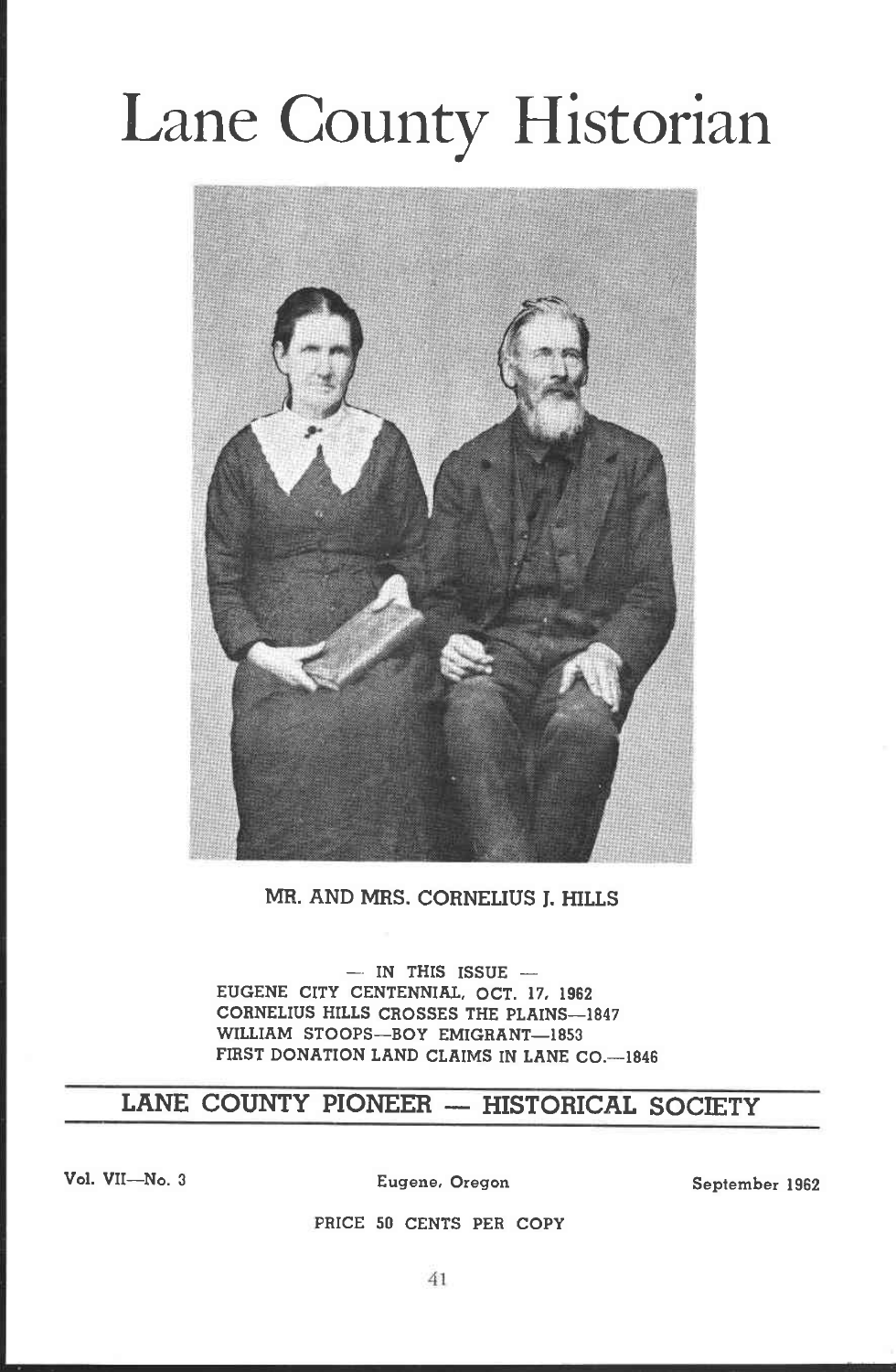#### LANE COUNTY PIONEER - HISTORICAL SOCIETY

#### 2161 Madison St., Eugene, Oregon-Merle S. Moore, Editor

CONTENTS -

| THE APPLEGATE TRAIL, brief notes by John E. Smith                                                                       | 42 |
|-------------------------------------------------------------------------------------------------------------------------|----|
| CORNELIUS HILLS CROSSES THE PLAINS, by Hallie H. Huntington<br>(first, 1847; recrossed for bride, 1850; third, 1851)    | 43 |
| WILLIAM STOOPS-BOY EMIGRANT, compiled by Charlotte Mitchel<br>(from clippings and letters by Wm. Stoops)                | 54 |
| FIRST DONATION LAND CLAIMS, in the present Lane County<br>(from photostats obtained by Leah C. Menefee, State Archives) | 58 |
| EUGENE CITY CENTENNIAL-OCTOBER 17, 1962                                                                                 | 60 |

"I am only one of God's Black Oak Trees Spared and growing along life's trail. He only knows the date of my birth Or the rest and comfort to humankind, So let me stand on this highway of earth, A home for his creatures, a shade for man."

The above poem by the late F. M. Wilkins, one of the earliest Lane County pioneers, reproduced on a tin sign, was tacked on an oak tree alongside the old Applegate Trail, or Westside Territorial Road, at Smithfield (later Franklin) by the DAR, about 1930.

John E. Smith, Corvallis historian, contributes the following clipping in regard to the Applegate Trail.

"In the fall of 1846, the old packtrail of the Hudson's Bay fur company was made wider (most of it by the Jesse Applegate party) for use as a wagon road.... It was the first north-south wagon road through Lane and Benton counties, and in 1848-9, became a principal highway going on southward toward the California gold fields. It passed through, or near, Cheshire, Elmira, Crow, Lorane and Anlauf."

### The LANE COUNTY HISTORIAN assumes no responsibility for statements of contributors.

(but will welcome any corrections of historical facts)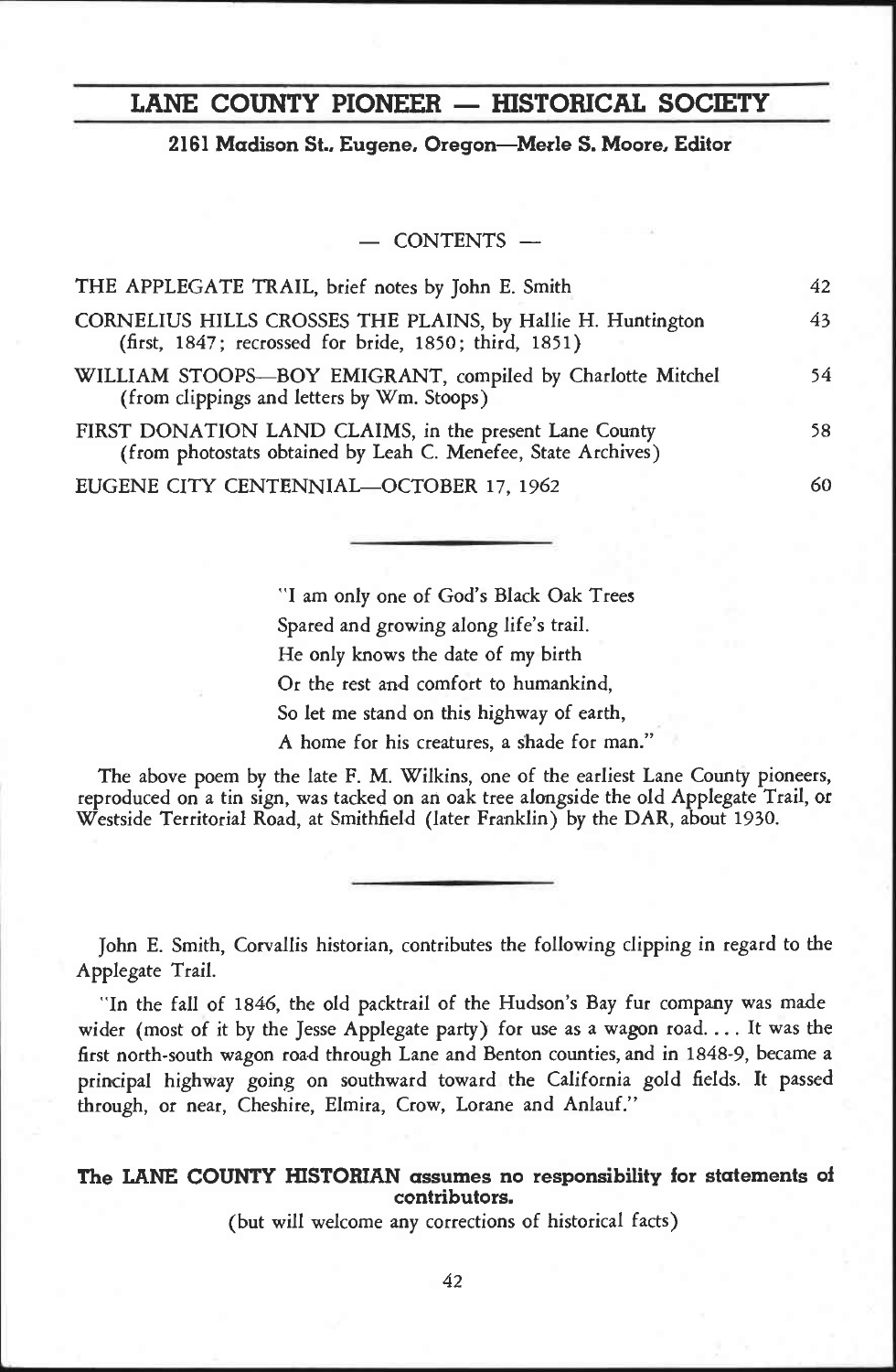# Cornelius Hills Crosses The Plains

(first 1847, re-crossed for his bride, 1850; third-1851)

#### By Hallie Hills Huntington, granddaughter

Ever since the Crusades the Hills' family seems to have been touched with the wanderlust, for the first ancestors to whom we trace in America, left Essex, England to sail out of Bristol on the 250 ton sailing ship LYON, in the year 1632. Starting on June 24th they entered the harbor of Boston on September 16th after a tempestuous voyage. Arriving on the LYON of that sailing with Will Hills was Elizabeth Winthrop, niece of the Colonial Governor. A brother, Thomas Hills, came the next year. Through one marriage he claimed relationship to George Washington-on the same branch that Queen Elizabeth II is related to the Father of this Country.

numerous along the rough and unimproved roads leading West and by keeping his foot wet with whiskey, he was able to walk with a fair degree of comfort. It appears that his heroic treatment was effective. Ar least he did not develop infection. This was between the years 1833 and 1835. He arrived sufficiently recov- ered to help his father, Joel Hills, build a house of hand-hewn timbers. Joel's wife was Polly Fox and there were 13 children Five generations and one hundred and eighty-six years later, Cornelius Joel Hills was born near Syracuse, New York, in Onondaga County. As a young man he learned the Cooper's trade (the making of shipping or storage barrels for the Syracuse Salt Works). His family moved from New York to Wisconsin, but having a good job that paid SOc per day for skilled labor he remained on with his work, even though the call of the west was ringing in his ears. Sometime later, he suffered a badly cut right foot. Unable to work he set out to walk to the primitive home of his parents which was near Sylvester, 'Wisconsin, several hundred miles distant. Doagries or (Dogerys) Saloons, were in the family.

The family table was kept supplied by

hunting and fishing. It was during this time that Cornelius developed the skills and woodmanship that would prove so important in his later life. From Wisconsin, following the building of the house, he went to Michigan, and there worked with his uncle on the first railroad attempted in that part of the country. Levelling of the track bed was hand work and the rails were made of hard wood. After many frustrations the whole venture was declared unsuccessful.

It was while he was working on the railroad that he heard a man telling of the wonders of the Oregon Country, that legendary land that he declared to be the Biblical version of the land of "milk and honey" with sections of unbelievably rich land, to be had for the driving of the stakes. His imagination was fired and he yearned for the passing of the snowy and unusually wet winter. During that time his mind was made up and he started to collect some good horses and the then available, rough camping equipment. He haunted every place where the magic word OREGON might be spoken and learned everything possible about the country and the perils of crossing to this promised land. He was told that only by having a chain halter would it be possible to keep his saddle horse out of the hands of thieving Indians, so he had a stout one constructed for Dolly, the mare that he would ride on this exciting adventure.

By spring his enthusiasm had proven contagious and several other men had agreed to make the crossing of the plains. They started looking for an outfit to join.

St. Jo. was the "jumping off" place for the far west and presented a very rough appearance. This frontier town was just beginning to get set for the tremendous rush of business that was to be pressed upon its still unready, mud-lined streets and crudely thrown up shops and supply stations. Prices were high and commodi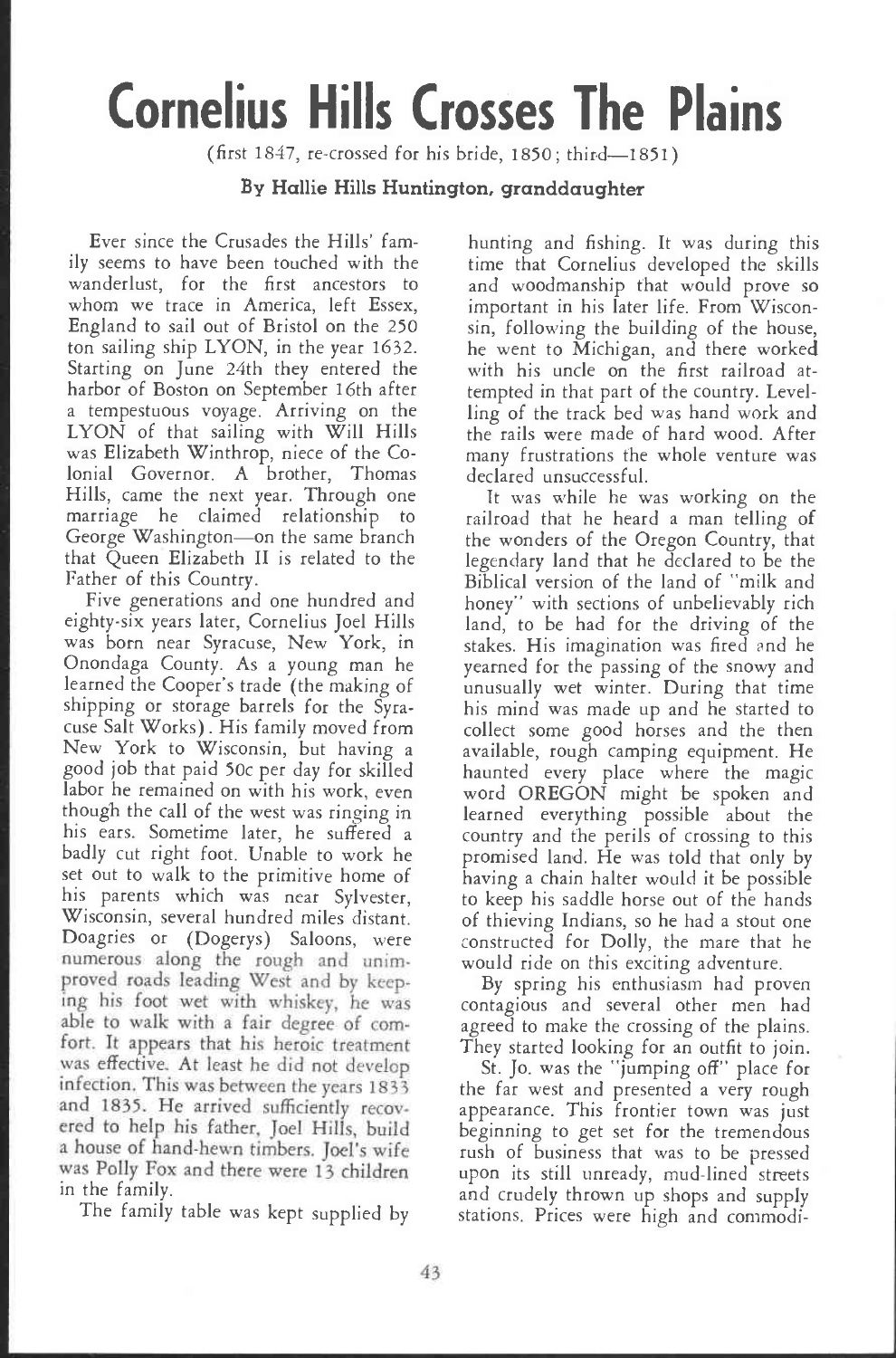after services were the blacksmith shops, where it was possible to have horses shod, wagon tires reset, and in fact wagons built to near specifications, with water tight bodies, for later stream crossings. These wagon beds were later to prove a sound investment, for the rivers were ties limited. Some of the most sought many and varied in the problems they created. Talk was rough and even then guns were rapid and often deadly. The law, what there was of it, was not too much concerned, except to stay away from possible conflict with these hardy characters, who burned with a desire to head westward. Here too families waited anxiously, for trains with leaders to be formed, so they could with even a measure of safety push off into the beckon-

been bought at prices ranging from a small amount for green "broke" up to of a Mr. and Mrs. Campbell became very \$150.00 and often more for one span of ill and the train was halted. Everything \$150.00 and often more for one span of<br>well-wintered and properly broken work stock. The first day only five miles rolled under the wheels of the wagons. On good days as much as 25 miles might be logged, but for the most part 12 to 15 miles was considered a good days travel. Oxen on fairly level ground walked at a ing sunset. May 20th was the day of the actual start for Cornelius. Wagons, some 40 of them, were lined out and oxen that had rate of about 2 miles per hour.

Soon after the start rain poured down and a heavy wind blew. That was the which was posted that night was not alert<br>time chosen by Mrs. Balch to add a son enough to detect the Indians' clever way time chosen by Mrs. Balch to add a son to the members of the westward trek. Only one day was lost for this event and the hardy young man seems to have had no ill effects from the jolting of his simple cradle.

after that experience. The Platte was a many branched river that gave the emigrants the first taste of what was to be a procession of many rivers to cross, with only their own ingenuity, resourcefulness and hard-headed judgment to guide Near the Platte River a herd of buffalo ranged near and two of the horses of the train joined them and were "seen no more." Loss of horses and work stock was always a serious and depressing matter. A night guard was posted each night

that time ferries and bridges were simply not available. Quick sand plagued them at the first of many crossings of the Platte. If a wagon was not kept in motion for even a moment, one wheel might start down, and in some cases before it could them. A few trains had already made the hazardous journey and a small amount of information had trickled back, but at be pulled out, the wheel would drop swiftly to a point where the wagon would be tipped over.

After crossing the Platte, buffalo were to be seen in the valley and it was not long before one of the men with a lucky shot brought down a large buffalo cow. This was their first sample of such meat and all acclaimed it, saying it tasted very much like a good grade of beef. The tongue was especially prized.

Several additional wagons asked permission to join the train and the number was now increased to 47. As they proceeded up the Platte River a small child of a Mr. and Mrs. Campbell became very possible was done, but the next day the emigrants sadly dug their first grave. It was a painful occasion, but they could not stop to ponder for the road stretched ahead and the little girl was beyond either their help or their tears.

Pawnees became troublesome about that time and even with the greatest care a valuable horse was lost. The guard, which was posted that night was not alert of inching through the grass with the silence and smoothness of a snake until he could leap onto the back of the startled horse and with his moccasined feet dug in behind the shoulders of the horse, he was away like the wind into the darkness. Knowing the country as they did made pursuit useless.

Near Fort Laramie stock feed was extremely short and the Sioux Indians were troublesome, but did not appear to be actually vicious. Here the emigrants saw the Indian's answer to the age old problem of transportation. Two long poles were tied, one on each side of a gentle horse or dog. These poles had two cross bars well behind the animal of burden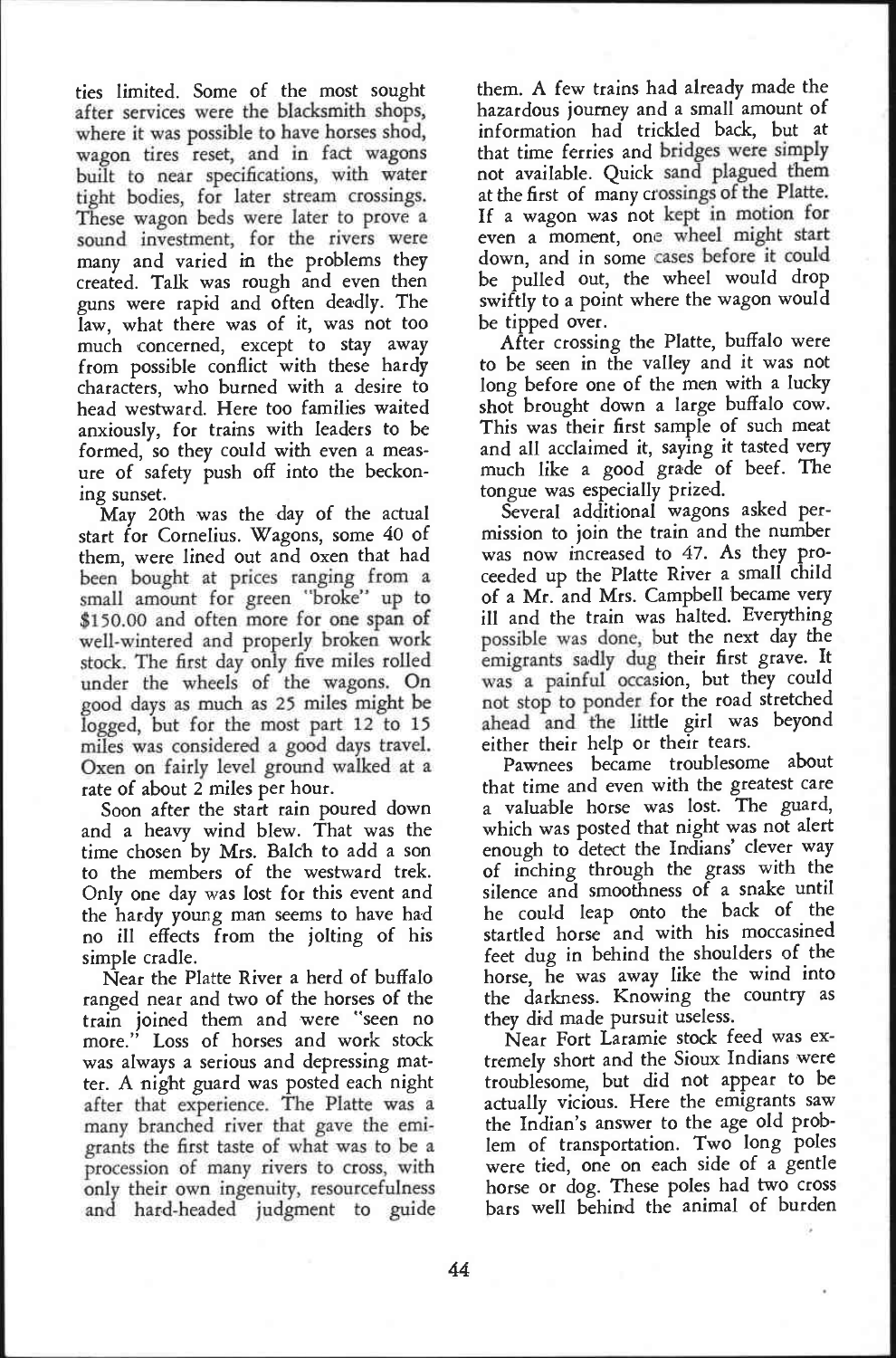and the two bars had a skin or blanket fastened so as to form a nest for carrying any number of articles; from teepees to the ancient grandmother, although usually she walked. Large dogs were used more often than horses and they seemed to accept such a burden without complaint. Indian dogs were always lean and looked in need of a meal.

Both the Little and Big Blue Rivers were enjoyed for their cool, but strangely murky waters. Here a great scare was in store for the members of the train, for one morning nearly half of their cattle were missing. Every one was convinced that sneaking Indians had been able to cut the herd in two and 'made off" with a great share of the work stock, without which the train could not move. Most of the day was consumed while the men hunted frantically. Finally, they were located some distance away to where they had strayed, while the night guard took a nap.

The Sweetwater was a beautiful and unspoiled country. Cattle gave much were not acquainted with alkali. They trouble through venturing onto deceptive banks, where the marsh land looked stable, but was underlayed with a type of quick sand and many of the cattle became mired down. This necessitated fast and heavy work; for unless they could be gotten out in a reasonably short time, they refused to try to help themselves and stoically awaited whatever fate might have in store for them. Sunday, the 25th of June, they reached the Guide Post of the Prairies, Independence Rock. Earlier visitors had carved their names and the date or had left notes for later travelers. In fact, this was a sort of pioneer post office and the emigrants made much use of it as they passed in an ever increasing flood of humanity.

Buffalo were not as plentiful here as they had been earlier. The manner of Indian buffalo hunting was most interesting. First of all the hunters took great pride in their buffalo horses. Such a horse must be exceptionally fast and not afraid. Fleetness of foot was necessary to overtake the intended victim. The Indian hunter would run his horse until the toe

of his moccasin touched the rear of the fleeing buffalo, then, from the back of his running horse, he would shoot a heavy arrow into the flank, directed to range forward, through the vital organs of the animal. As soon as the arrow was loosed, the horse was trained to pass the buffalo with a burst of speed. Otherwise, if the arrow failed to hit a vital spot, both horse and rider would be charged by the infuriated beast. A good buffalo horse was said by the Indians to be worth 'many ponies" and was considered far more than a wife. Most of the warriors, at that time, had several wives and would trade one or even two or three for a good buffalo horse.

Pacific Springs was a landmark that everyone looked forward to eagerly, for it was here, for the first time that water flowed to the Pacific Ocean. To have a drink from waters going to the western ocean gave a feeling that they were nearing their goal. Much of the country was infested with ponds of varying sizes, where a strange deposit, which they called Saleratus, was found. The travelers had grave difficulties with the cattle wanting to drink and in many cases this proved fatal. Another trial was the fact that they did not recognize the deadly danger of the western parsnip and several head of cattle were lost through eating the green lacy foliage. Usually they died within 24 hours.

Fort Hall was a welcome sight and for high prices it was possible to re-supply with some of the staple commodities such as flour, bacon, salt, and coffee. From there they passed up the Raft River and arrived at Prairie Springs. Great interest was caused by the Soda Springs that bubbled hot water with an evil smell and a flat sulphur-like taste which was not pleasant. The roads became dreadful about this time and the work stock was becoming seriously jaded. Each day they grew steadily thinner and several succumbed to "foot evil," with which they turned very lame and were not able to work. Great urgency was now felt as the mountains were still to be crossed and loss of work stock was proving a real handicap.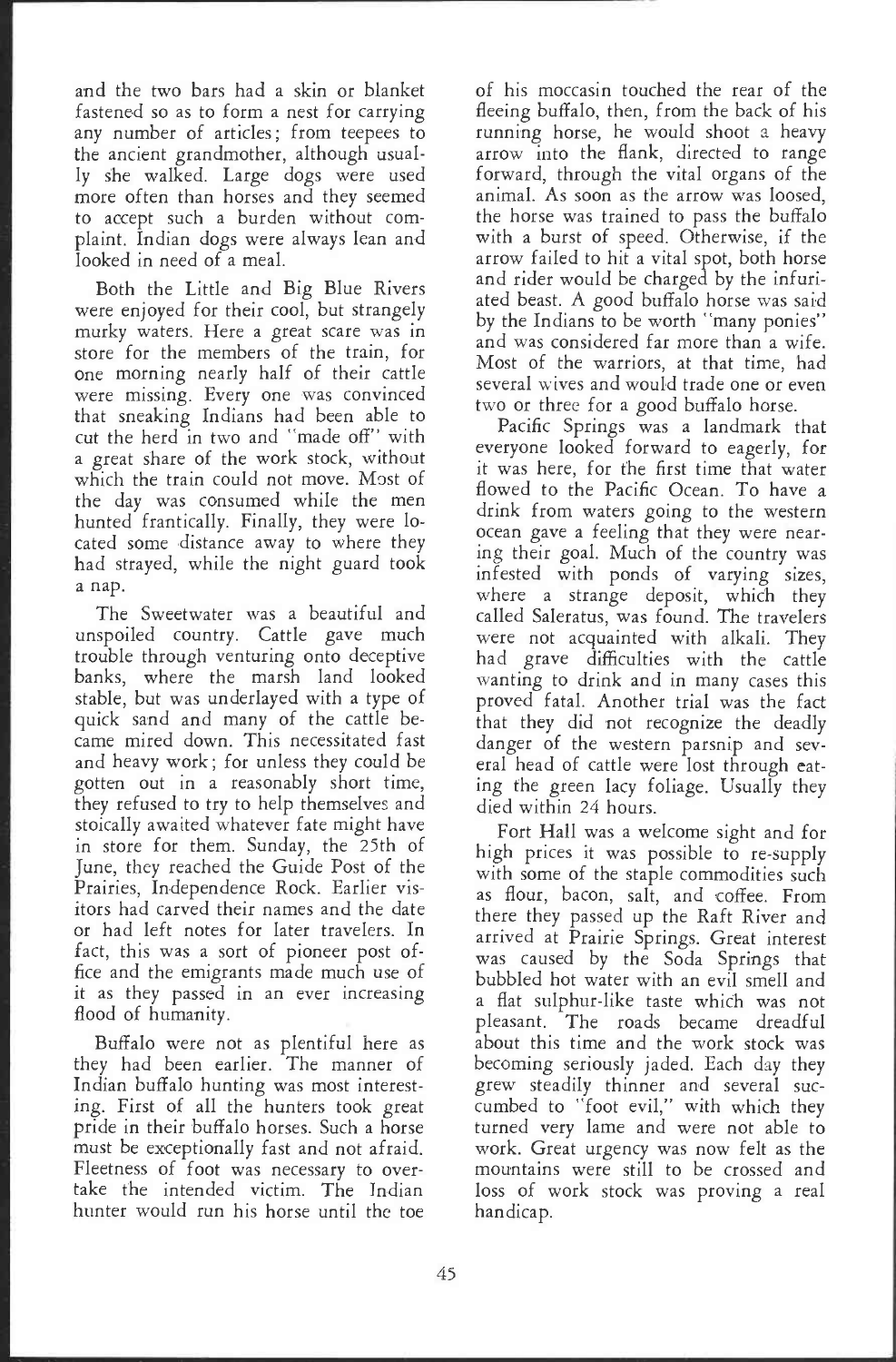Indians were very troublesome and an alert guard had to be maintained at all times. One evening, as supper was being prepared, a raid on the cattle started, but the guards were very quick and even though a good many arrows flew through the air none of the cattle were injured. rows on the emigrant camp. Ann Davis, a young girl, was kneeling by the fire baking bread. Three arrows sailed through the air at once, one striking her above the knee, another in the arm, and Digger Indians were a constant threat and to hold the cattle at night against their determined raids was a complicated task. One ox was killed by arrows and several others crippled. One man, who was not with the train claimed to have lost six span, or twelve head to arrows. Teams were supplied him from the dwindling surplus. Near the last of September, after the teams had turned south and canyons. After passing the Klamath<br>to follow the Southern Route to Oregon, River the way became very rough and to follow the Southern Route to Oregon, This lack of success seemed to irritate the Indians and they started a rain of arone penetrating her side. She was painfully hurt. Having no one in the train wagons from running over the teams who was in any way skilled in surgery, it may be assumed that the removal of the arrows was accomplished with more force than skill. Due to the jolting of the wagon it was not possible for them to travel until a litter was built, upon which she could be carried by four men. She recovered, much to the surprise of everyone. Gangrene, the dread of the early wagon trains, did not "set in" and she later married and lived a long and happy

ing of the wagons. Each jar was transmitted through their neck and shoulders, as they were firmly connected to the tongue through their yokes. This heavy jarring was thought by some drivers to be the cause of bleeding from the nose. When this occurred, usually the animal Wood, water, and grass were of the utmost importance to every train. It required a lot of water for work oxen, otherwise they were prone to become "heated" and made unfit for heavy work. When the road was rough the oxen suffered cruelly from the jarring and joltdied before morning.

The way was weary, hot, and long, but at last they reached the Humboldt River and finally Fandango Creek. The Sage country was not so rough and soon many lakes were in sight, often causing them to make wide detours. In the Klamath (Clamat) area the Indians were wild as deer and were difficult to get even a glimpse of, as they hid among the rocks and canyons. After passing the Klamath many days only a few miles could be gained even with the most back-breaking labor. The weather turned cold and heavy frosts were always on the ground in the mornings. The cattle would not graze until after the frost had melted off the grass and their starts were delayed until later in the day. This slowed their progress further, but they did not dare push the cattle without giving them time to feed.

The so called Umpqua Mountains proved to be most difficult. It was necessary to chain the wagon wheels and drag small trees by their tops to keep the and usually in such cases, upsetting. Now the weather took a turn for the worse. Added to the bitter cold, a chill rain seemed to find every rent and tear in the canvas tops of the wagons. The Umpqua River was crossed with the help of Indians in canoes, but the water was deep and the current swift. Often in such crossings it was necessary to take off the wagon wheels and float the wagon bed across with a line from the farther bank, to which was hitched a team of horses, since they were so much faster than the lumbering oxen. This was a tricky and dangerous business, because, caught in the current, a wagon might be whipped around and upset. When this occurred it was necessary to "turn out" the contents<br>of the wagon box for a thorough drying. In rainy weather this could be a real problem. Many times, by the time the last wagon was across, the men in the party would not have a dry stitch of clothing on their bodies. Now their route seemed to be a succession of rivers, with each day presenting a new set of problems. Feed for the stock improved and their prog-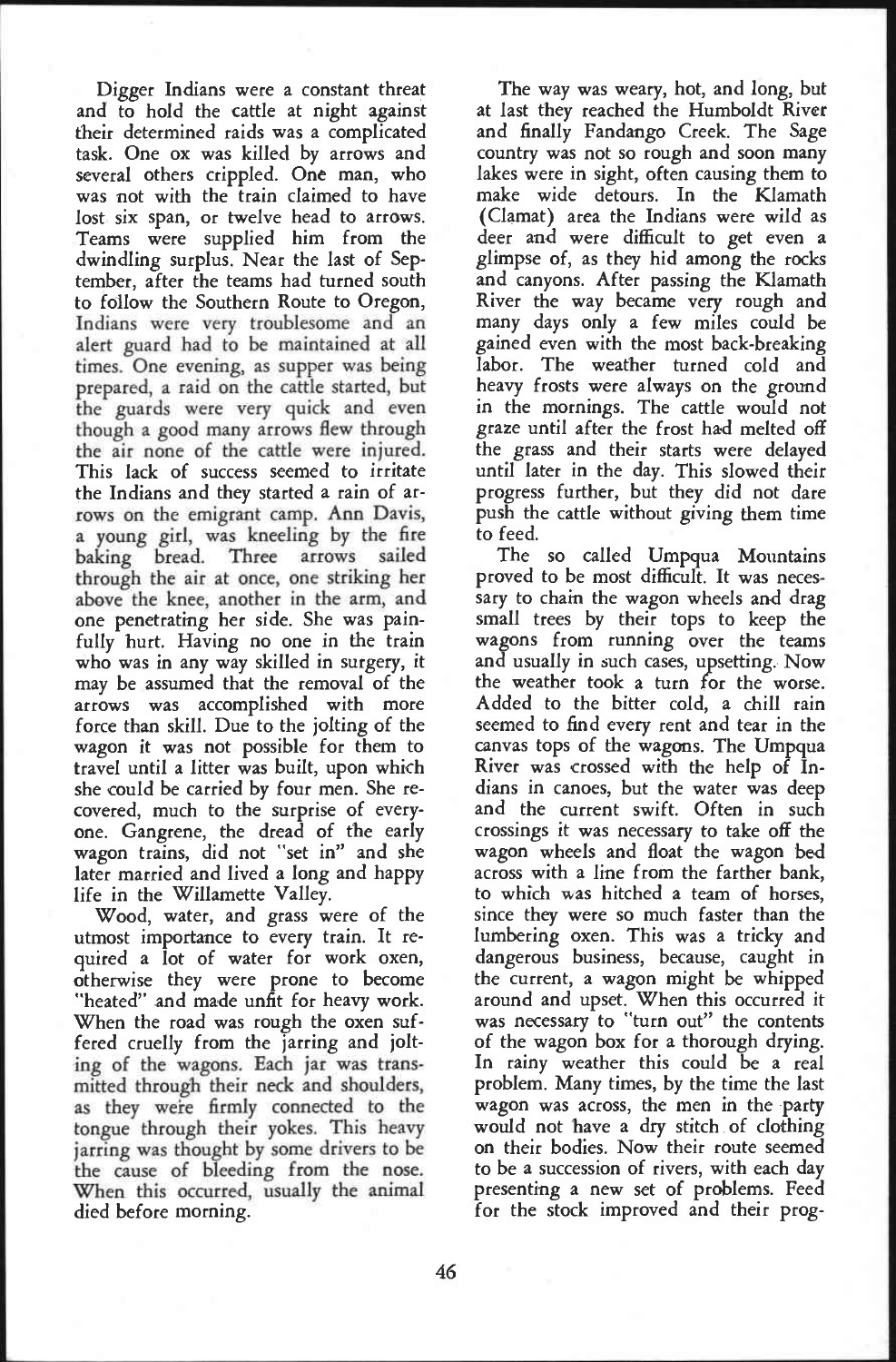resses eased as soon as two "horrible" days spent descending Cow Creek Canyon were behind them. This was done by dint of hard hand labor, which included chopping out trees or notching out the top half and piling limbs and other material up until the wagons could be worked over. Ropes were used on the steep hill sides, so they would not be tipped over, as they crept forward a few impossible miles each day.

Food for the weary travelers had reached a monotonous level. Bacon was no longer fresh after several months on the road without any sort of refrigeration, and had developed a rancid, strong flavor. Fried, always, the grease left over was made into a thick gravy with flour and milk if it was available; if not water was used. Frying pan bread was part of every menu, together with rice and often, some kind of dried fruit. Dried apples seemed to be the prime favorite. Their food was not fancy and far from delicious, but by the time the grind of daily travel came to a sagging halt, the tired people were thankful for their simple fare-and that it had not been exhausted. Beans could only be cooked on lay-over days, when plenty of wood and time were both available. Usually only the simplest of fare was possible to prepare, but while the emigrants grew leaner with the passing of each day their health was robust and they tackled their daily tasks with vigor and determination.

Horses seemed to fare better than the work cattle, who were becoming increasingly thin and weak. Each morning the work cattle lined up to submit their bony necks, heavy with callouses, to the yoke with what appeared to be stoic indifference.

After several crossings of the Willamette River Coast Fork and at sunset on November 3rd they pulled up at Eugene Skinner's cabin. It was with real joy that they shouted greetings and exchanged news. They had, at last, after six months of danger and hardships reached the magic Willamette Valley and the land that would be theirs for the taking. Two days of heavy rain followed, but even so

the men started at once to look for donation land claims. Many names of the members of the 1847 wagon train have made history in Lane County. Captain Lester Hulin, whose unerring good judgment had been greatly responsible for bringing the train through with a minimum of loss of life and equipment, Cornelius Hills, A. and L. Coryell, William Davis, Henry Noble, George Gilbert, Jason Wheeler, James Chapin, Isaac Stearns, Prior Blair, Charnel Mulligan, and the families of the Starr's and the Belknap's. These are but a few of the names from the roster of the train of 1847. Cornelius Hills started at once to look for a home site. He was in a fever to drive his first stake. First he went to the Elijah Bristow cabin at Pleasant Hill and enjoyed a meal eaten off a table. Rough, it was, to be sure, but the joy of sitting down to a table of sorts was not to be denied. After some discussion with the Bristows he staked a claim near them which he soon abandoned. Thinking of finding something more to his liking and where his neighbors would not be so close, he and John Winters built a raft and crossed the Middle Fork of the Willamette, near where the little town of Jasper now stands. When he saw the green, fertile valley with its own small, but rushing stream, he exclaimed in a scarcely audible whisper-"This shall be my home," and it was, all the days of his life. His only complaint about his adopted land may well be echoed by many who live in its verdant valleys-"What Ore-<br>gon needs in winter is a danged BIG roof." Staking his claim did not seem to be a necessary precaution, for the Indians who roamed over the valley, camping where they chose, did not claim squatter's rights, but at any rate the corners were paced out and the stakes driven. This done, he made a home camp, collected his horses and proceeded to look the country over. At the present site of Springfield not even a shack was to be seen, though huge trees, with their roots intact were well scattered, as though carefully dropped by a giant's hand. On the wide valley floor they looked like match sticks. He drank from the spring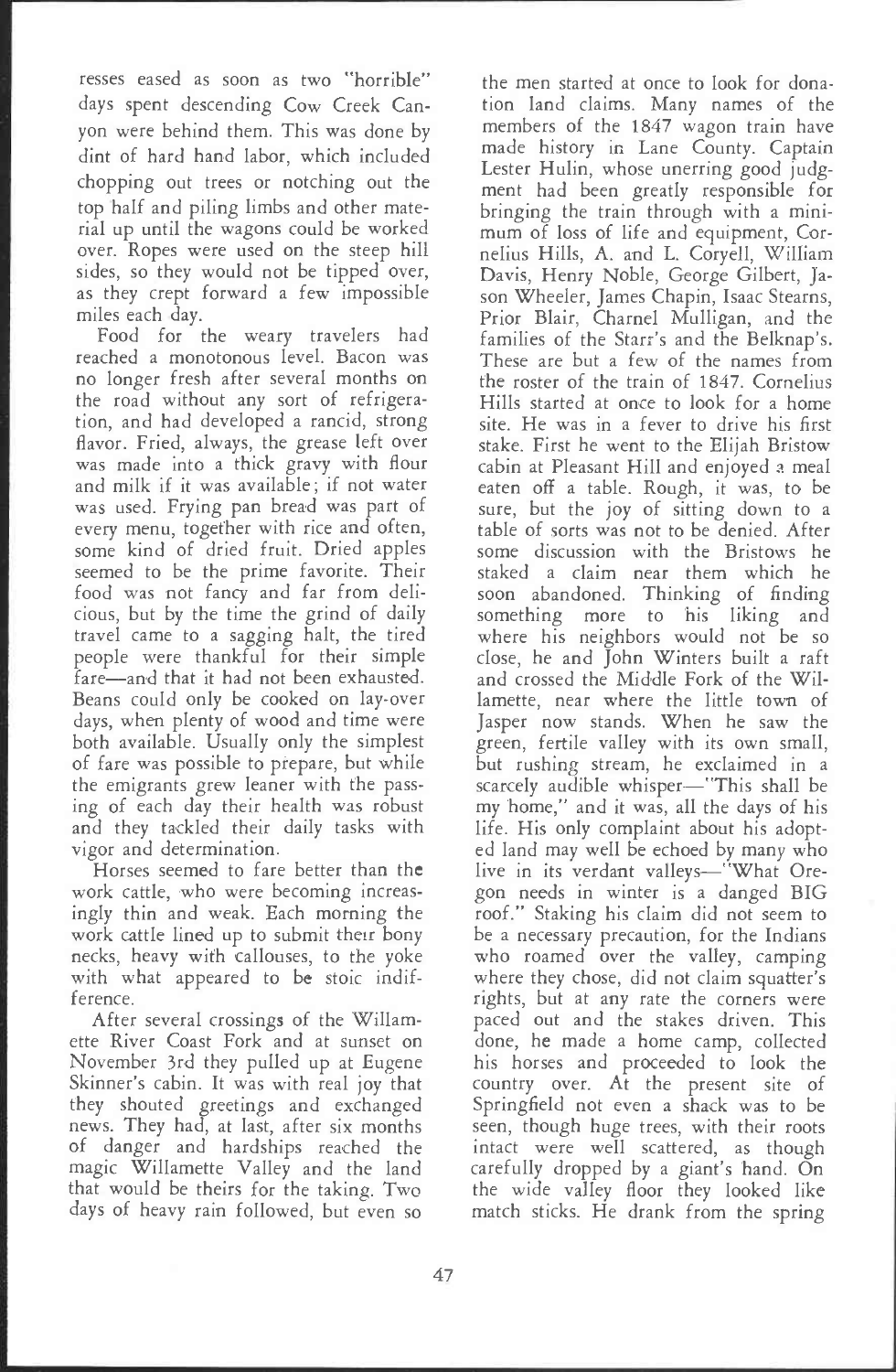for which that town is named and forded the river, again heading west. The river bank was rocky and steep and when he had gained the level of the prairie, there was no sign of habitation until he reached the Skinner's cabin near the butte.

Following the custom of widely separated neighbors, he was given a meal by the Skinners, after which they spent some time discussing the many problems of pioneer living. Some news was beginning to trickle into the valley and they digested it avidly. This neighborly call completed, he started back to his camp, but a hard thunder shower came up with a driving rain. Under the Condon Oaks (on the present U of O campus) was an Indian Sweat House in useable repair. There he spent the night, with his dependable saddle mare, Dolly, tied to his ankle. On the westward trail she had proven herself to be a dependable Indian scout and was said to be able to "smell an Indian a mile."

The winter was spent in building a sturdy log cabin and making it as livable as possible, for he had made plans to return across the plains and claim a dark haired beauty of 18 years for his bride.

It was a wet and thoroughly miserable winter, with an unusual amount of snow. For want of better food he lived through the winter on boiled wheat and wild meat without salt. Each morning, before he went out to work on his claim, he would put a kettle of whole wheat with usual size but by giving the rope a hard water on the fireplace crane to cook. The jerk, he was able to lift the Indian onto water on the fireplace crane to cook. The Bristows, who had arrived a year earlier at Pleasant Hill, had been able to sell him the wheat which had been cut with a scythe and threshed with a hand flail. Naturally it was full of chaff and foreign material, but it was at least strong food and he came through the winter lean but healthy and strong. The nearest supplies were at Oregon City and during the winter months the rivers were much too high and dangerous for him to attempt the many fords. This trip for supplies was found to take two full weeks, even when the weather was at its best. The roads through the valley were considered fair by the standards of the day and were often only "middlin'" deep in mud.

Indians were numerous and friendly. They adopted Cornelius as their mediator in their many tribal disputes. The Molallas and Calapooias taught him many of their hunting secrets and liked to camp near his cabin on Hills Creek or a bit farther away on Wallace Creek.

the squaw died. Old Fisherman held himself blameless and was completely unimpressed. After the burial (there is an old Indian burial ground on the high ridge overlooking Jasper, in the Scuffle area), white brother went to the Indian camp with a length of rope, which he knotted around Old Fisherman's neck, led him to the experience, he hurried to his teepee, gathered up his remaining squaws and camping equipment and took a hasty departure. This was not to be the last of Old Fisherman, for he continued to be One especially cantankerous Indian was named Old Fisherman. He was of the sullen, brutal type and treated his squaws with complete disregard, or even worse, with violence. One day when one of them had displeased him, and that appeared to be easy to do, he picked her up bodily and placed her on the camp fire, saying: "You not bring wood, so you burn." One of the younger Indians ran for "white brother" who ran to find the squaw still on the fire and afraid to move. She was badly burned. Their only medicine for such cases was bear's grease and that was of no avail. In a few days a tree and threw the rope over a stout limb. Cornelius was not a man of unusual size but by giving the rope a hard his toes, where he held him until he wheezed out a promise never to do such a savage and cruel thing again. When he was finally let down, badly frightened by troublesome and was the only one of the many Indians who never became friendly and even dependent upon "White Brother." This hard lesson made a great impression on the Indians and added greatly to their respect for the lone white man, whom they then decided must be some kind of a God.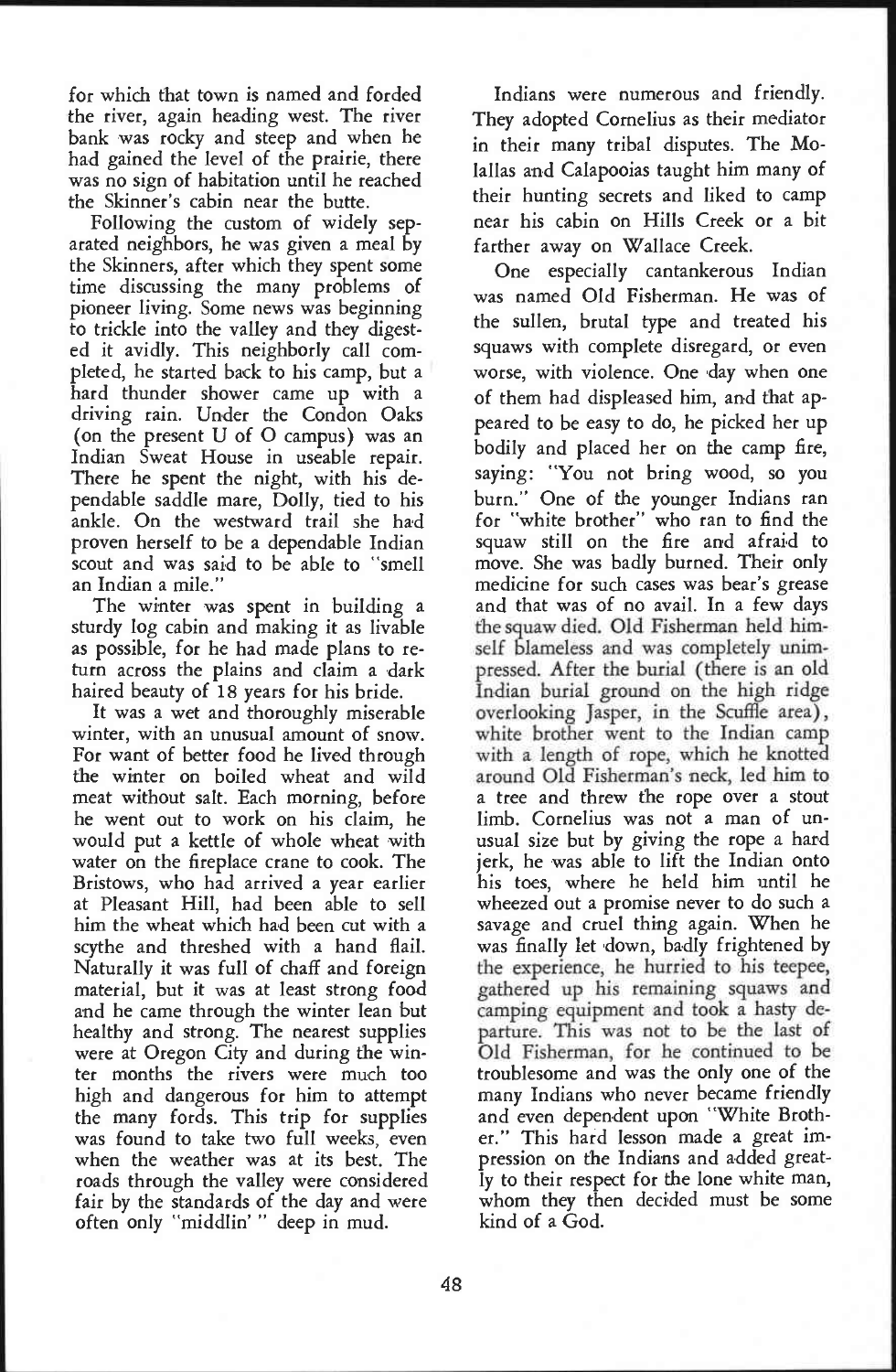#### Joins California Gold Rush

Soon the whisper of the magic word 'GOLD" was heard in the Oregon Country. Every able bodied man and some even on the infirm side were caught up in the excitement. He needed to have two horses and since it would be necessary to sell them in California, Cornelius left his well loved Dolly with the Bristows and headed for the Gold fields to make his everlasting fortune.

The trip down was made by following both Indian and trapper's trails and was made in approximately three weeks. Arriving at the Feather River he walked along the stream bed and picked up pure gold NUGGETS with a common kitchen spoon. It was possible to pick up from In total there were 27 men, the crew  $$150.00$  to  $$300.00$  in a single day in this manner. There was so much free gold that he felt another medium of exchange would be necessary-for "after all the world could only use a certain amount of gold." During the winter he worked for the mines between the South and Middle Fork of the American River and by spring had a sizeable stake. Living was high, with a dozen eggs costing as much as \$25.00, if and where they were available. In the spring he started to worry about his claim, for the gold rush had brought many people to both California and Oregon, and a large number were land hungry as well as gold hungry. After working in the gold fields for a time and collecting a poke of gold, they seemed to head for Oregon and claim jumping was common to the point of being expected.

Cornelius went into San Francisco and started to buy farm machinery. The price was outrageous, but after all, he was loaded with gold and he bought a plow, mower, rake, light farm wagon, harness for a team of horses and many small, and then considered "comfort items" for his cabin home. He paid \$300.00 for a simple set of carpenter's tools and after that still had \$7,000.00 in free gold and nuggets.

to Portland. On this tiny vessel, the HACKSTAFF, his farm machinery was carefully stowed and he 'took passage" for Oregon. How the sturdy little ship breasted the waves of the Pacific is a A small sailing vessel was making ready to follow the Oregon Coast and sail into the Columbia River and thence source of wonder, for it was possible to stand on the bow and dip up water with a tin cup!

cry and watched the ropes carefully to see that the rolling of the vessel had no loosened them, so they would be damaged by the rough passage. The 'upcoast" winds were not kind and for several days they lay becalmed, and to add to their were 20 paying passengers. Soon they were beginning to worry about their food and water supplies for a voyage not to exceed 14 days had been prepared for and under normal conditions they would have had a safe margin. Finally, they approached the mouth of a river which proved to be the Rogue. Here the captain declared that they must go in to where it would be possible to resupply their<br>water barrels and tanks. It was a touchy business to penetrate the mouth of a line, which he dropped to test the depth of the water; another swayed in the Crow's Nest to try to penetrate the silty water and find the channel. Slowly they crept along and seemed to be doing very well until the tide turned when they found to their dismay that they were stranded on a sand bar. For two anxious Each day he admired his farm machinwoes the Captain "lost his reckonings !' In total there were <sup>27</sup> men, the crew was made up of <sup>7</sup> hardy souls and there river to a point where they would be able to dip up reasonably fresh water, for at that time shoals or rocks were not charted and they edged carefully into the mouth of the river over the breakers of the bar. One man stood at the bow with a loaded days they waited hoping that a higher tide might float them free, but quite the reverse was true, for with each changing tide they seemed to become more firmly

(Continued on Page 52)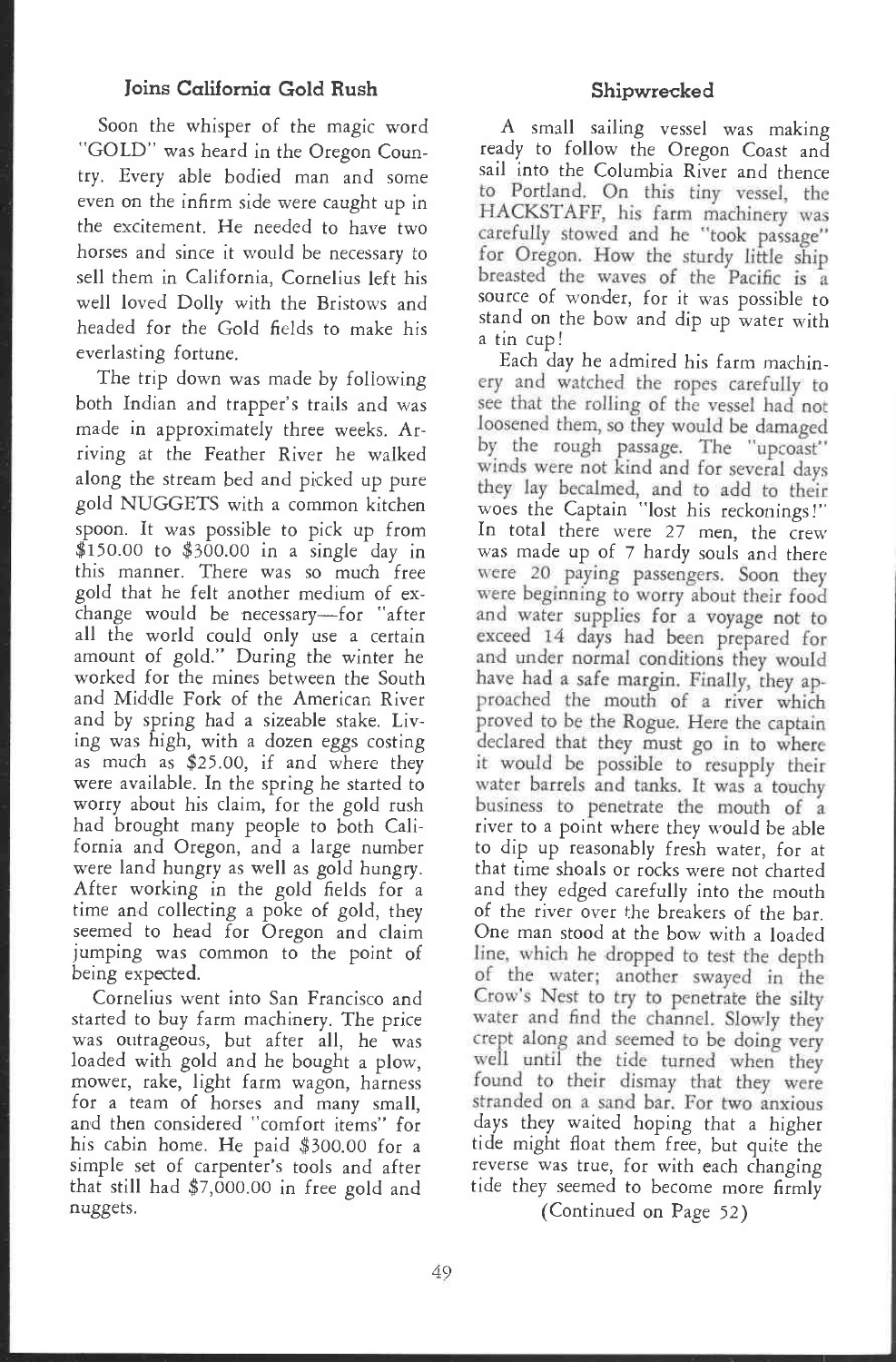

Cornelius Family. 1897. sitting. left to right: Jessie (Humphrey). Henrietta (Jacoby) Sephronia (Briggs) Hills (mother). Cornelius Joel Hills (father). Mary (Smith): standing: Elijah. Joel. Sheridan P., John. Jasper B., Co and Lowell. #523-F



Home of Mr. and Mrs. Cornelius Hills-with descendants, about 1898. House built about 1870 on DLC at present site of Jasper, on middle fork of Willamette River about midway between Springfield and Lowell. #130-H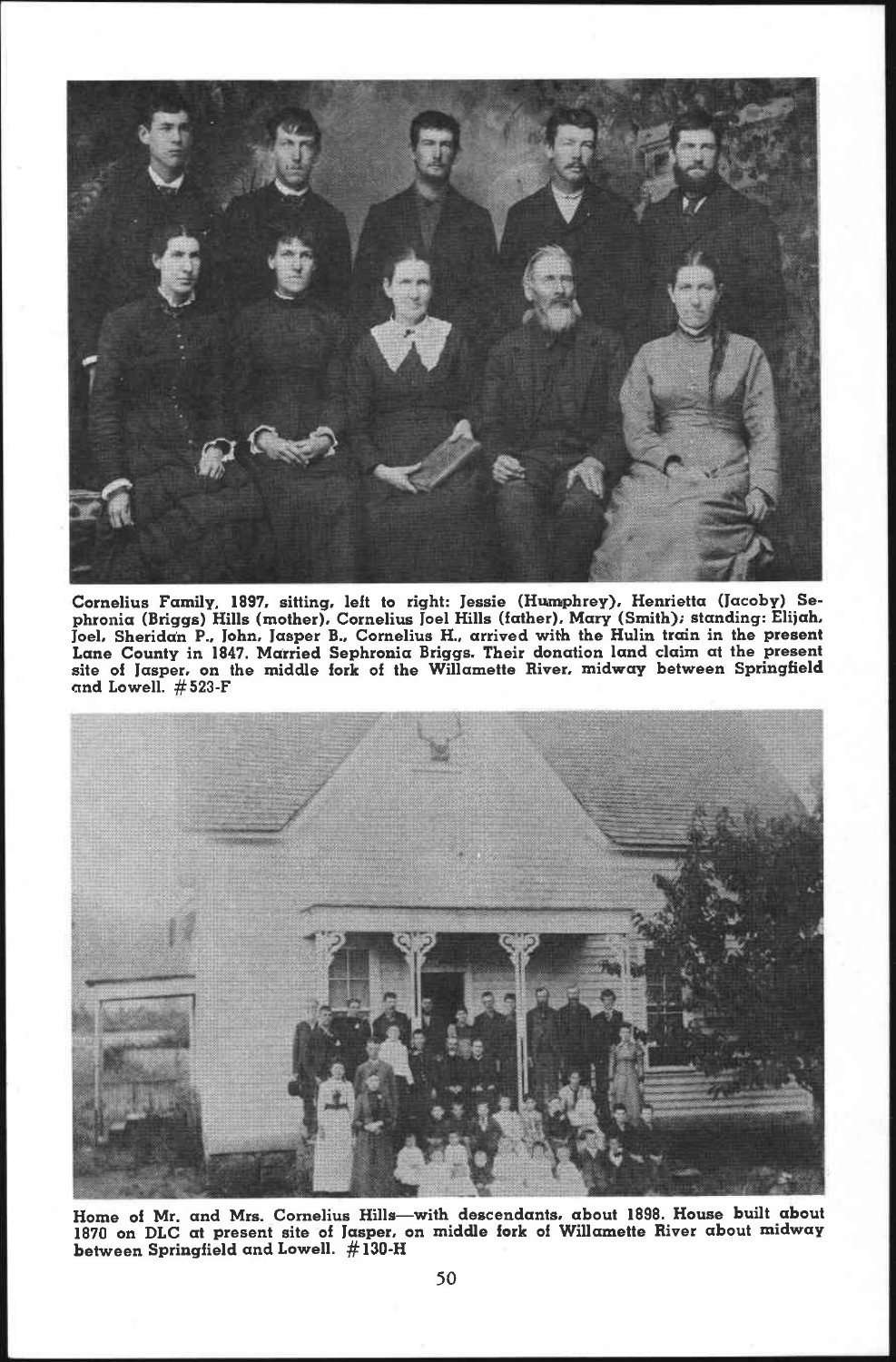

School near Landax, above Lowell, on middle fork—about 1905. First school for Hallie Hills Huntington. The Hills pictures in this issue from the collection of Mrs. Fred Hills, Jasper Road. Springfield. #97-P



Family of Jasper B. Hills (son of Cornelius H., pioneer of 1847). for whom the hamlet of Jasper, Lane County, was named. Standing, from left: Fred, Ray, Jessie, John McKenzie.<br>Charlie, Center row: Grace (Walker), Jasper B. (mother), holding Lawrence D., Elsie (Mrs. John McKenzie) holding her daughter, Grafys.<br>Front: Hallie (Huntington). Their home—5 miles above (east) of Oakridge, on the Middle<br>Fork and the old Oregon Military road—a travele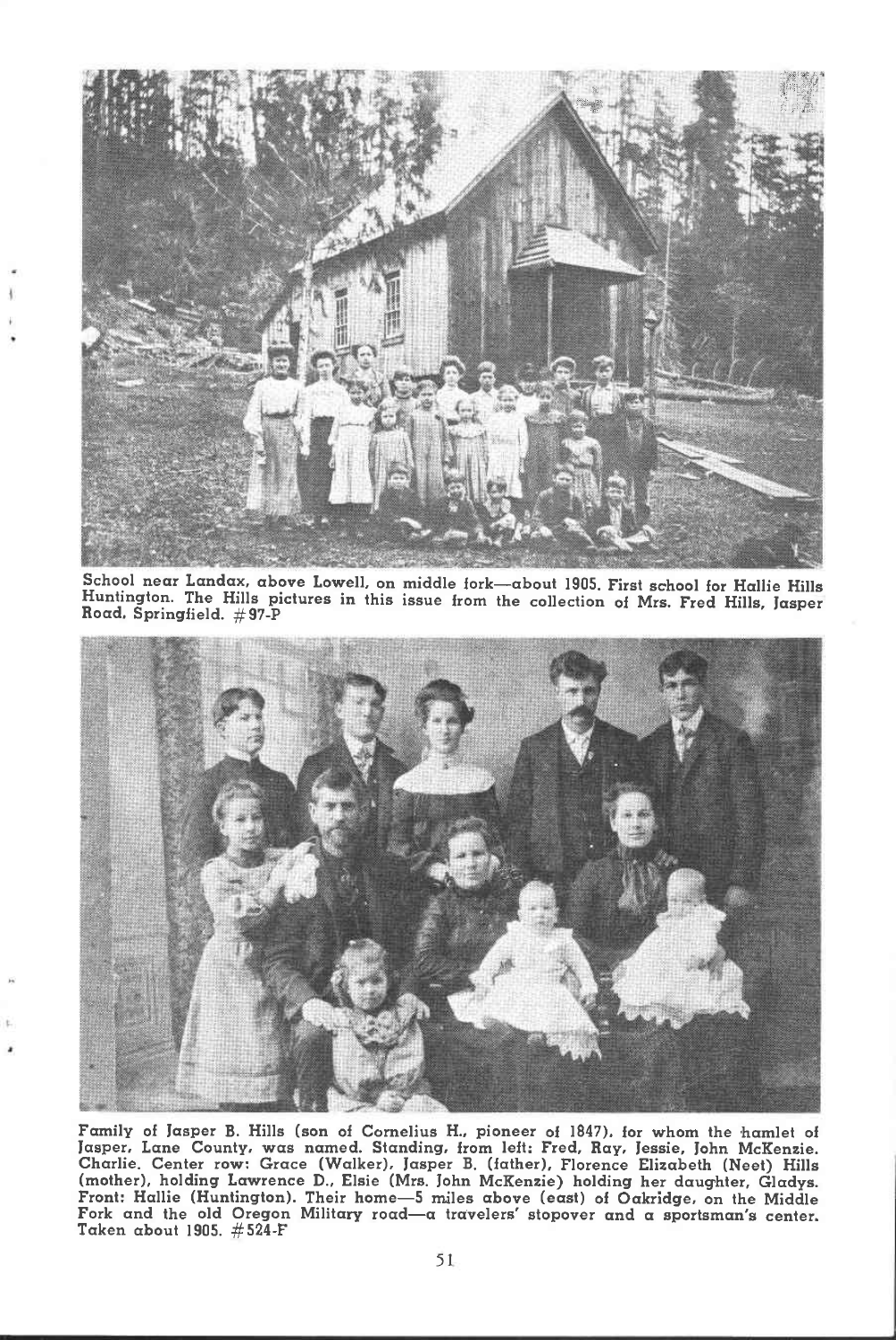embedded in the soft and yielding embrace of a clinging mother nature. Indians, who were unfriendly, began paddling toward the stranded boat in long canoes and the men were forced to keep a stern watch to keep them from attempt-

ing to board. With food nearly gone and no water remaining this was a desperate situation. Their life boats were inadequate, but it was finally agreed that they had no choice but to abandon ship. Under cover of<br>darkness they managed to get every man off the ship and onto the river bank, which was on the opposite shore from the hostile Indian camp. The pitifully small supply of food was divided as evenly as possible and the ship-wrecked group headed north and east in an effort to reach the Oregon-California trail that paralleled the coast several score of miles inland.

not have to carry it on their backs. A few carried as many personal belongings as they could stagger under at the start. Their trail of wandering could be traced After 24 days they reached the trail by the articles that they discarded, one by one. Day followed weary day as they wandered in a state of slow starvation. Some of the men, being hungry, ate all of their food at once, so they would The weaker refused to stay in camp, while the men who were skilled hunters tried for meat, for they were afraid of being left behind. One small deer was killed but it lasted only a day, as the men<br>broiled it with sticks over their camp fire. As in all such groups the less reliant thwarted the efforts of those who might have been able to hunt and get some sort of game. Cornelius said later that it was pretty difficult to kill a deer with starving men all trailing along, shouting "Wait for me.'

Each day they grew less able to travel until by chance they crossed a small fresh water stream that was filled with crawfish. All cooking utensils had long since been discarded, so the men, frenzied with hunger, turned over the rocks, caught the back-peddling crawfish and made a meal of them then and there. It was later agreed that raw crawfish were not strictly recommended, but under the circum-

food any of the group had ever eaten. They stayed on at the stream until the supply was pretty well exhausted. After that they resorted to timber slugs aad one of the worst complainers, who was always remarking about his delicate stomstances they were just about the finest ach, became too weak to travel. The other men surrounded him with those lothesome creatures. When the stronger men went back for him the slugs had vanished and he seemed much stronger. No questions were ever asked. During this time Cornelius decided the gold he was carrying was too heavy. He carefully dug a hole under the roots of a large oak tree and buried his nuggets and free gold in a buckskin pouch. In later years he often mentioned the gold cash but felt it would be a waste of time to try to find it. He laughingly said that some day a most amazing gold strike would be made down in that country, which would probably start a stampede, for some squirrel in burrowing down might dig under that very oak and scatter the shining gold out where it would be seen.

as the saving of his own life. they had been seeking, saw their first people, and had the most real food they had eaten for more than 20 days. Cornelius' trip to the gold mines was a year of hard work, starvation plus the loss of his farm machinery, and his \$7,000.00 in gold, which, when he weighed it in the balance, did not seem nearly as important

The following year was spent in fencing the 640 acres, half of which would be his bride's upon her arrival.

One day he went to get his oxen and was surprised not to find them in the usual place. Quickly he saddled his horse, took his gun and started to follow the trail, which led down near to where Natron is now located. There on the bank of the slough he found the remains of Old Brindle. The Indians had driven him here and butchered him. They then loaded all the meat their ponies could carry and headed back for Klamath Falls. He followed them to the crossing of Big Fall Creek, but they had several hours start and the creek was very high, so re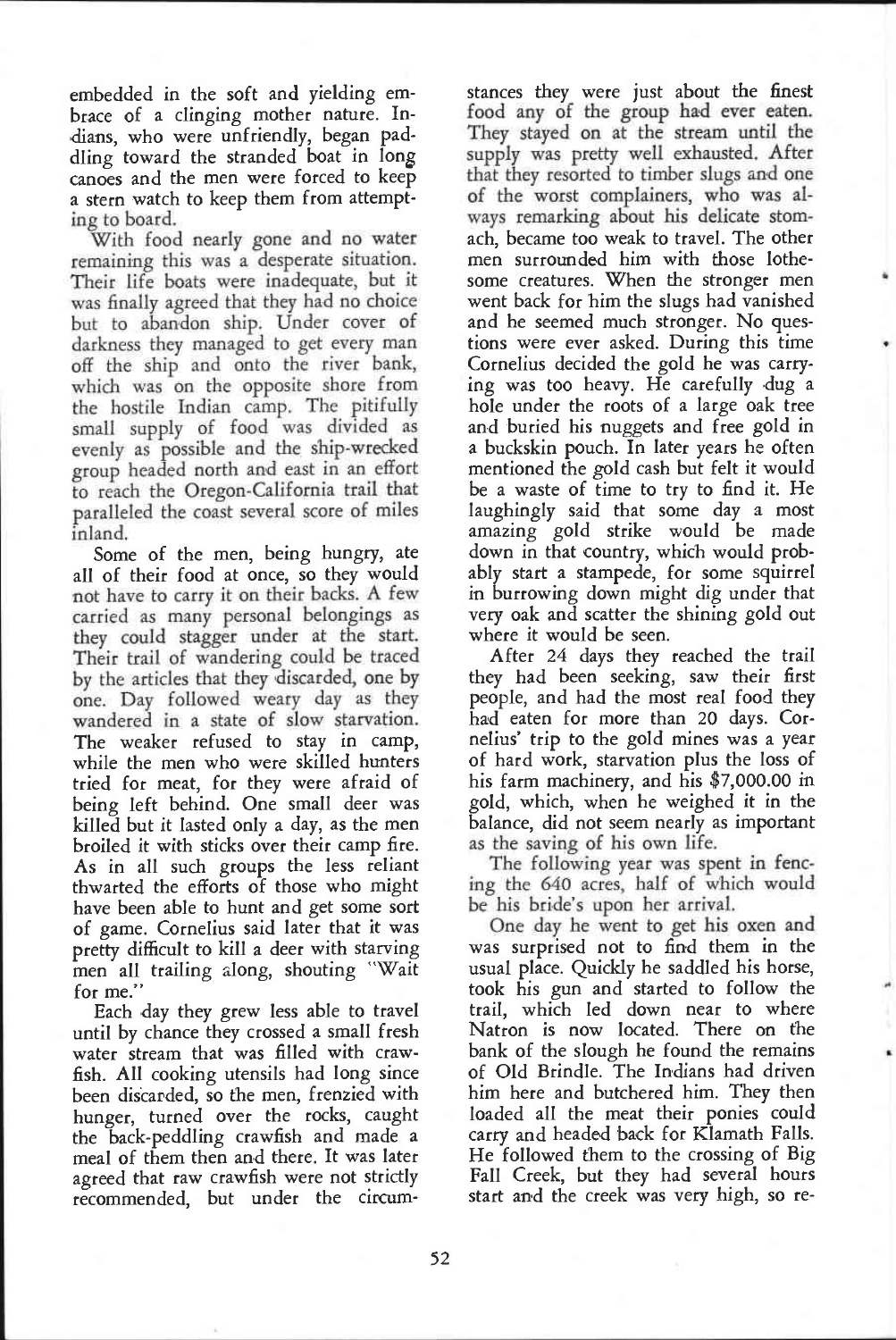luctantly he gave up the chase. Good work oxen were "hard to come by" and it was not possible to replace Old Brindle that winter.

**Return Trip**<br>The work of preparation for a re-<br>crossing of the plains went ahead during the winter and in the spring of 1850 together with a Mr. Conant and Felix Scott they started. Again they followed the trail known as Lassen Cut-Off. They crossed the Umpqua and Rogue Rivers and left the Oregon-California trail near the present town of Ashland. Not being encumbered with wagons and having but one pack horse each, they set a rapid pace. Some <sup>15</sup> miles below Klamath Falls they crossed the Klamath River. Hurrying on from there they passed Rhett Lake, Goose Lake, and Surprise Valley to connect with the California trail near Winnemucca, Nevada. At that time not so much as an Indian teepee marked the site of Winnemucca. Through much of the way and especially through the Sweet Water and Platte River country they were forced to lay over in hiding in the day time and travel at night. The Indians were especially bad at that time and they were forced to stay out of the higher country where travel was better and faster. Instead, they followed the canyons and coulees. They built only one fire each day and that was to cook their scanty supper in the evening. As soon as they could cook and bolt their food, they would cover their fire and hurry off into the cover of darkness. If their small fire had been spotted by Indians they would, in that way, still have a chance to escape. Their small number made for a great hazard where the red men were concerned and several times they had hairbreadth escapes.

Upon his arrival in Missouri, Cornelius was taken desperately ill. He went to the home of a Mr. Dennis and told him that it was quite possible that he might have cholera. Mr. Dennis probably said his prayers, but even so, he took the sick man into the smoke house where he lashed him firmly to a strong board to keep him straight during the course of the sickness. Gradually he recovered, and Mr. Dennis

nursed him faithfully until he was again able to travel. This must have been a courageous and God Fearing man for thousands of the emigrants died of cholera for which they had no known cure.

Upon his recovery he traveled to visit his family and to see the young lady, who had made the return trip necessary. The gathering of work cattle, horses, wagons, and equipment was started at once. One wagon was of a light horse-drawn type wagon to be drawn by oxen. He knew well that it would take a mountain of supplies to make the trip to Oregon and equip a home on arrival.

On February 19, 1851 he was married to Sephronia P. Briggs, the daughter of Samuel and Susannah S. Briggs. She was born at Columbus, Ohio, on August 28, 1828. Her family moved from Ohio to guns at Waterloo, when the Mormons were driven out of Iowa and started for Salt Lake.

The family of Isaac Briggs consisted of John, William, Almira, and Elizabeth, all of whom joined the train for Oregon.

In early April the Briggs family had sold their farm and were ready. Two of Corneliuses' brothers, Elijah and Putnam, and several other families with their outfits were ready to start.

#### Third Crossing, 1851 (Hills-Briggs train)

It was a wet, miserable spring and the weather stayed cold. Even for the groom, with his light wagon and good, strong team the travel was difficult and wearing. His two brothers acted as drivers for the heavy wagon with its multiple ox-teams. Four to six oxen were often yoked to such conveyances. Many of the teams were 'green broke'' and scarcely a day was to pass without some incident. Several runaways were narrowly averted and on a few occasions wagons were upset and the contents well scattered. Rivers remained high and the crossings were perilous. Where rafts or ferries were available, the prices were so high that the emigrants felt they could not afford such banditry and have any money left to help them get settled when they did finally reach Oregon.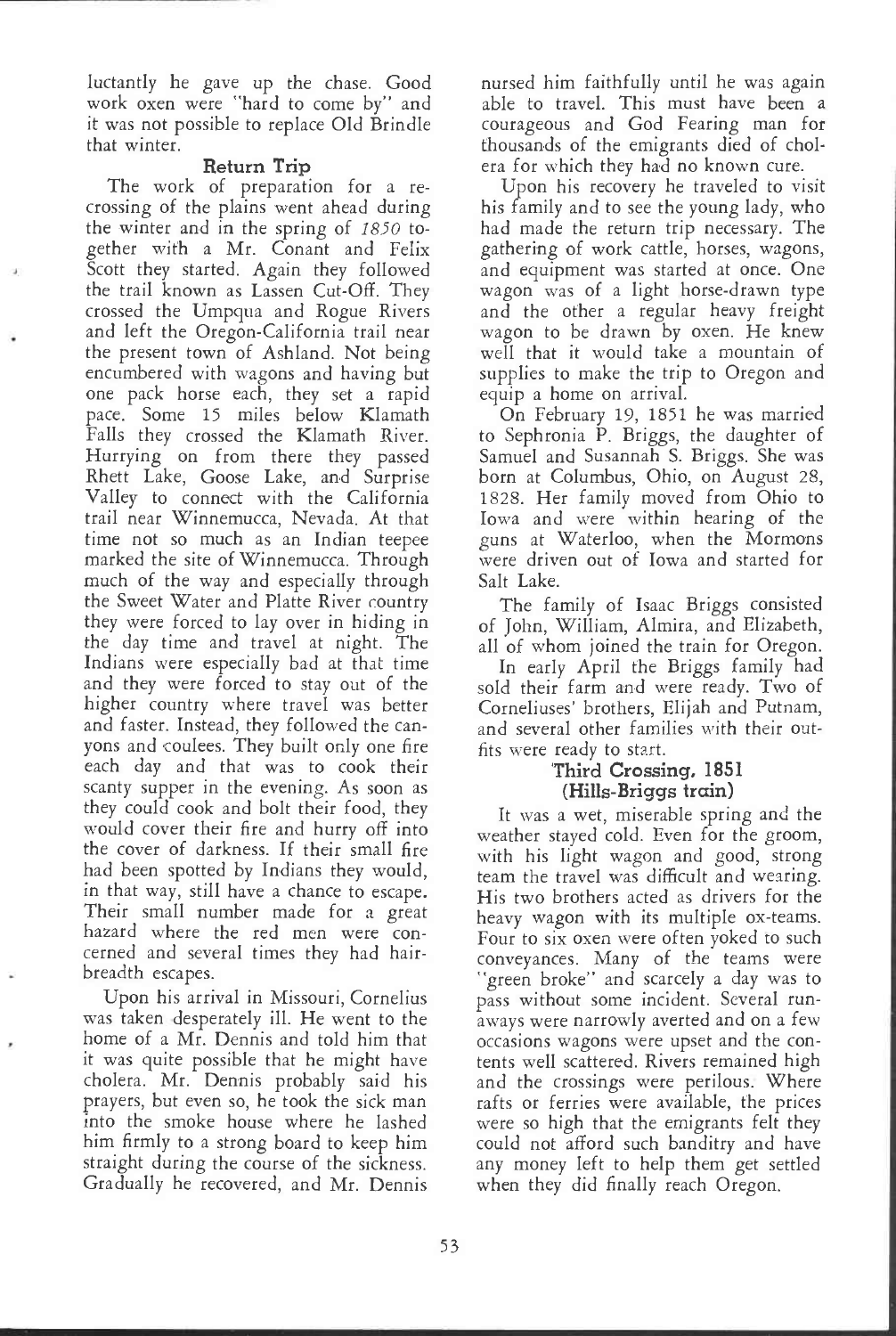# William Stoops - Emigrant Boy

#### Compiled by Charlotte Mitchel, from clippings and writings by William Stoops

The John Stoops family left Missouri to go West on April 10th, 1853. William, eldest of the three children, never forgot the exciting adventures and hardships ex-

perienced on the Oregon Trail. We first met trouble at the broad Missouri River where we found 500 wagons waiting to cross, there being only three ferries to carry them over. And when a large train appeared demanding priority, there was trouble for all. Quarrels broke out, followed by fistfights and finally a display of guns. Fortunately the ferrymen were able to restore peace, allowing the Stoops wagon and others to cross the river that evening.

We were happy to reach the Nebraska side, but soon we were in trouble again, being caught in a wind-and-sand storm that compelled us to camp in crude shelters for several days. A few days of travel and we met still more trouble, being caught in a cloudburst while camping in a dry creek bed. This happened at night while the emigrants were asleep in tents or under wagons, being rudely awakened by a foot of water that covered the bedding and other things. Next morning the women were kept busy drying out the bedding, some of them weeping and by threatening the Indians (in Sioux declaring, "I wish we'd never started West!"

But soon we were travelling again and all was calm and peaceful for awhile. It was then that an Indiana train caught up with us, joining ours for safety, having a large drove of stock and about 30 head of horses to protect. Later on another train joined us, having about 100 wagons and 200 men.

By now we felt secure, knowing that Indians seldom attacked large trains. In fact, so complacent were we that I and other young boys were allowed to relieve the drivers of loose stock, riding horseback and cracking whips smartly, with no thought for trouble that might lay ahead.

It was at Fort Kearney where two men

joined our train, wishing to work for their board. One, we learned, was a deserter from Fort Laramie, name of Sounders. The other—an Irishman called Paddy. These men, incidently, proved to be very useful in many ways for as long as they were with us.

and bridle missing. Although this sad event sobered our thoughts, Sounders stopped to buy moccasins from one of the Indians, foolishly allowing the savage to see his large pouch of money. As our mile-long train rolled along, it came near to an Indian camp. Here we learned that the train ahead had met trouble, having found its Captain murdered by Indians, his fine horse, saddle

As the Indian grabbed for it, he let his knife fall. I saw Sounders pick up the knife and throw it at the Indian, but it missed, cutting the strings that held his bow and arrow. Seeing Sounders was experienced with bow and arrow, the savage did not run, although he refused to give up the money. While other Indians joined the fight, we boys ran in fright. Fortunately we were able to outrun their lariats, an arrow missing me as I ran.

Sounders tried to settled this affray language), saying that "if you harm the boys, all the men in the train will come back and kill every Indian in camp !"

iat, catching me by the neck. Grasping the rope with my hand, I threw myself backwards to the ground, with my feet over the rope. Then as the Indian began to drag me, feet first, I took out an old steel case knife from my scabbard and made my escape by sawing through the rope. I recall that when I told this exciting tale to the emigrants, 150 men went back to rescue Sounders, finding him half way back, coming to meet them. As for However, this dire threat failed, an Indian making a pass at me with his larme, I was a frightened little boy, vowing I'd never leave the safety of my wagon and family again.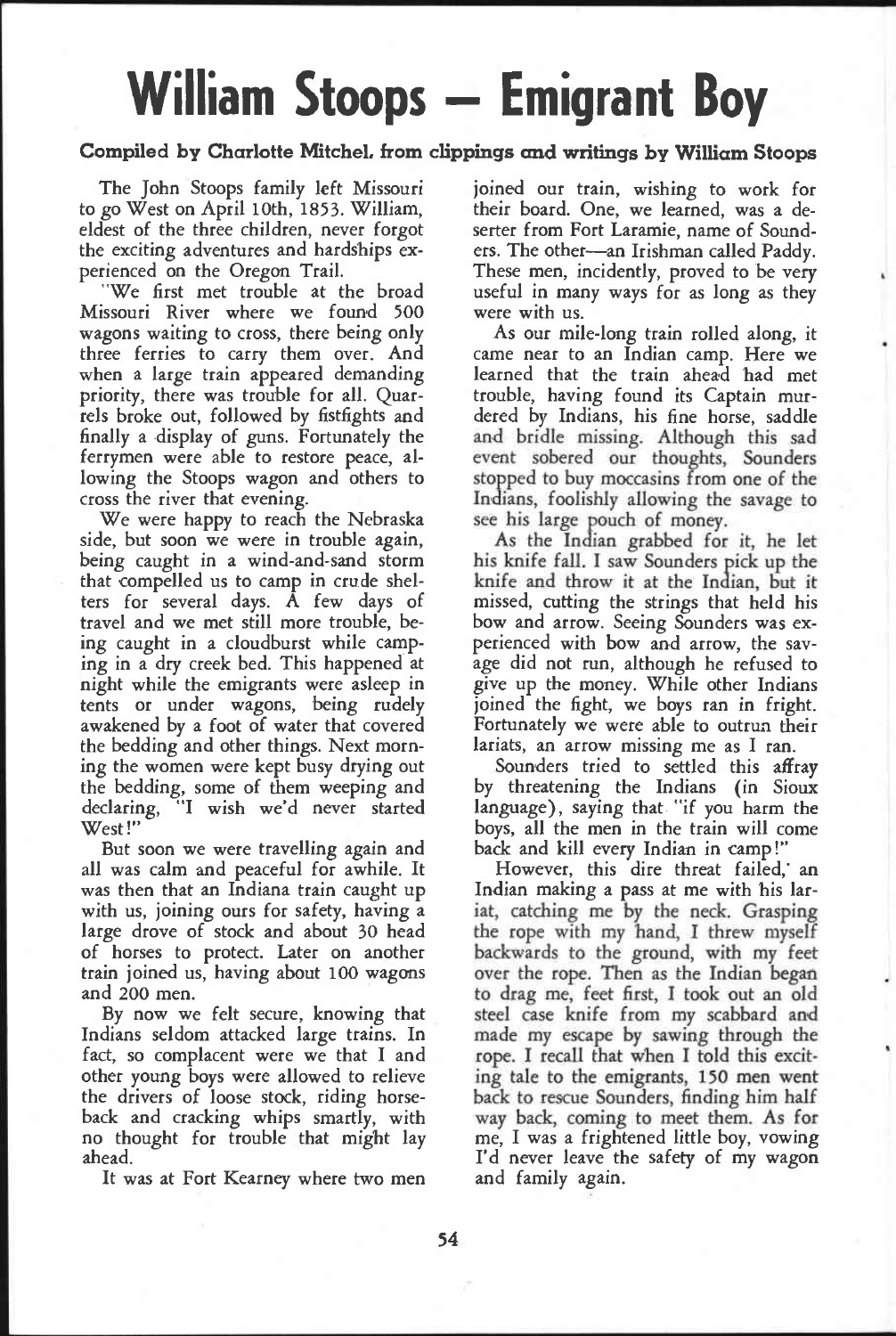

Mr. and Mrs. John Stoops. Lane Co. Mr. and Mrs. John Stoops, Lane Co. William and w/ Mary Jane Babb Stoops<br>pioneers of 1853, via Oregon Trail and and family—both parents Lane Co. pio down Columbia by boat, in wagon train with the Parkers and Butledges. Settled at Dexter-near Pleasant Hill. Photo, courtesy Ruby Mathews. #369-F

At the crossing of the South Platte River the emigrants were in trouble again, and it was Sounders who came to their aid this time, showing them how to put the wagon's beds on blocks of wood and tie the blocks tight to the standards of the wagons. And it was he who saved two men who were caught in quicksand, pulling them to safety.

restored order. We never saw any more of Sounders and believed the soldiers got him the night of the fight. Still more trouble met the train below Fort Laramie where it had to wait three days to cross the river. Being overcharged for ferriage-3 to 10 dollars a wagon, the emigrants became very angry, refusing to pay, some crossing over by horseback, others demanding the ferryman to restore the \$3.00 rate. It was Mr. Frasier who settled the fracas when it became too serious, by striking the ferryman, then going to the commander of the fort, who

By this time I began to lose my fears again and felt quite grown up and experienced, not knowing that I was to cx-



and family-both parents Lane Co. pioneers of 1853. Picture courtesy Ruby Mathews. #447-F

woman became very ill, the train splitting<br>up next morning because of the shortness of grass, the provision wagons going ahead to the next camp, called Big Sandy. There we found less grass than before, however, so my father's teamsters, my brothers and myself put a letter in a split stick to the side of the road, telling those behind that we had left the Sublet cutoff. perience another sad if not exciting adventure. It was when our train was four days' travel from Green River that a

There were three ferries crossing Green River. called Sublet, Emigrant and Mormon. Sublet was new, the road through the sage brush very rough, but the grass was good. When we reached the ferry we waited ten days for the family wagons to catch up, then ferried over. The other two ferries were down river about 6 days' travel; we did not know whether to go on or remain longer, but finally decided the sick woman had caused them to be late, deciding later that it was best to remain where we were until we got to the old road, thinking to overtake them.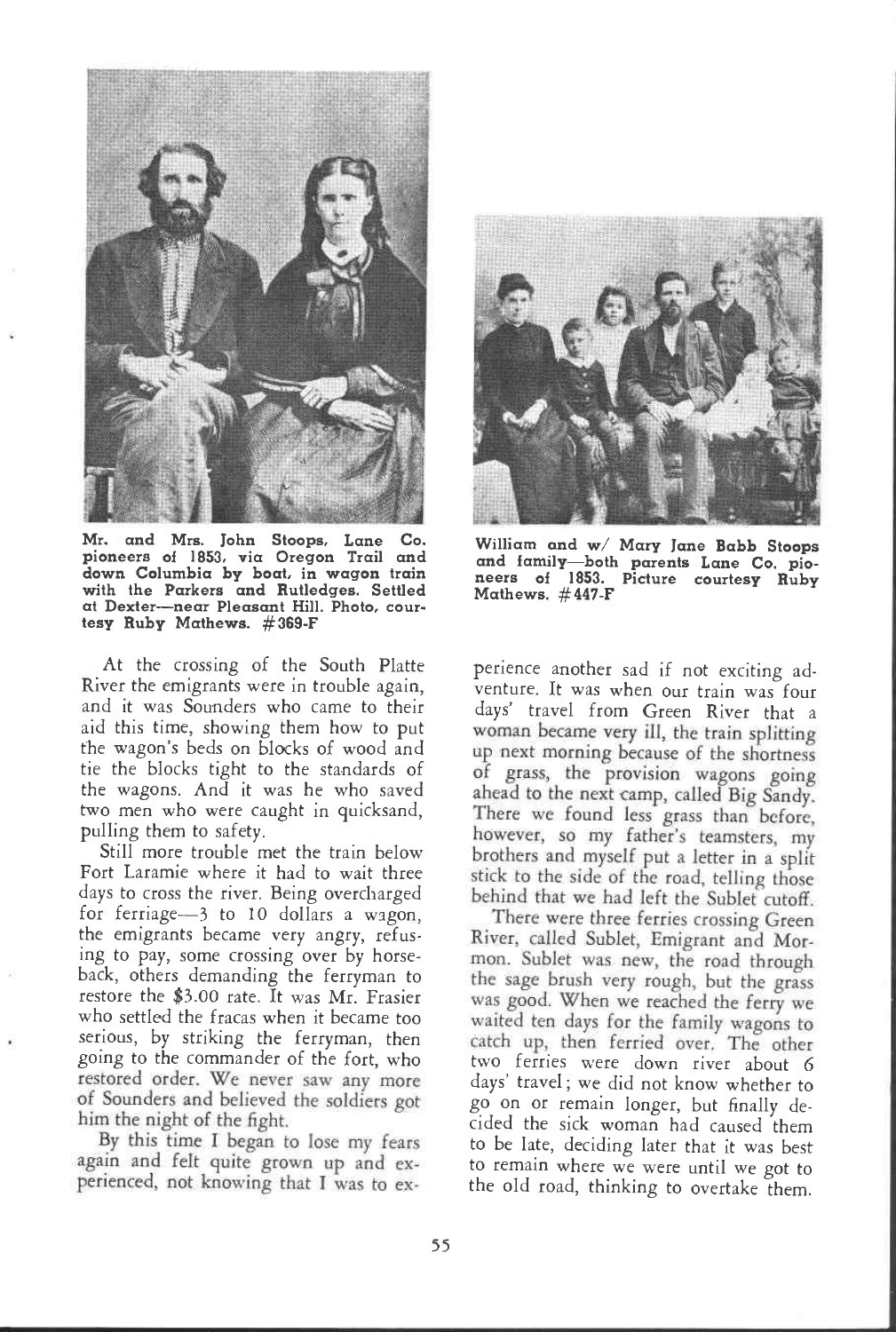inquired whether they'd seen any such train. They said, "No, we haven't," so then we left word with the trader to inform them of our whereabouts, should they come in. So when my father got word that we were ahead, he and Mr. Rutledge started out on foot to overtake us. Needless to say, while Father was travelling those three days, I was a frightened boy, crying myself to sleep every night, certain that I'd never see my folks again.

Sick at heart, one day I took a cut-off road and sat beside it to cry, when a man came along. I told him that I was lost from my folks answering his questions as well as I could. Believing my story, he offered to take me with him to Oregon where, he promised, he would find my yoke, leaving us without enough to pull parents for me. However, I wisely decid-<br>parents for me. However, I wisely decid-<br>our wagons. So we had to leave one parents for me. However, I wisely decided to stay with the provision wagons. After being separated 42 days from his boys, my father finally walked into our camp one night, and when he took me into his arms, I cried with joy this time.

We had to wait five days for the teams to reach us and meanwhile Frasier and Fennel parted from us and we never saw them again, although later on we heard they'd settled in the lower Willamette Valley.

The next incident occurred near the Snake River, where we found a dead man near a spring where he had knelt to get a drink of water. Lane Matlock was in the last train to camp there and when he saw the dead man's horse, its mane and tail shaved off close, he wanted to shoot the Indian who was riding it, but the emigrants talked him out of it, fearing there might be a large band of Indians nearby. Lane Matlock brought the fine animal to and for those who wished to go that way, the valley, however, settling near Goshen where he ran the horse in several races. (He was Joe Matlock's father.)

Another incident occurred while our cattle were feeding in the hills above camp one evening. As soon as the men brought them in next morning, to drink at the creek, several became sick, rolled over and died. (My father lost four oxen and two cows.) Quite a number died there and on the road, having eaten lark-

When we came to a trading post we spur in the hills. That afternoon when<br>mured whether they'd seen any such we caught up with Christopher Simmons, spur in the hills. That afternoon when we found that he'd lost three of his teams, and his wife and sister-in-law were in tears while he sat in deep despair.

men cutting Simmon's wagon in two, cutting off the front wheels and putting a tongue to the rear wheels, my father giv ing him one yoke of oxen and Mr. Rutledge giving him one, so that the family I recall that our train rested there, the could go on.

When we finally reached the Snake River, we were delayed again, there being only one ferry and many wagons. We finally got across, but now our teams were growing weaker, my father having left Illinois with ten yoke of oxen, some dying, and giving Mr. Simmons one yoke, leaving us without enough to pull wagon and much of our dunnage, others doing likewise.

again, which delayed us. One day's travel from the Snake brought us to the Malheur River camp, being the place where Elliott wished to turn the emigrants over the Cascade Mountains and down the Wil-We got along as well as possible until we reached Boise River, across from where Boise now stands. Here we met Elijah Elliott, who had gone to California in 1849 and now had come to meet his family and, later on, to turn the emigrants onto the new road over the Cascades. After traveling down the Boise near to its mouth, we ferried the Snake lamette River.

Elliott boasted to my father that he would beat him to the Willamette Valley by three weeks, but father replied that the new road had never been travelled to drive out of the train to one side. Nearly half of the Illinois train did drive out and Elliott advised them to continue until they found good grass and to camp and rest there until he overtook them, he planning to stay awhile at the fork of the road so as to continue turning emigrants that way.

Those who went the old way found the water so brackish at the first camp that they could scarcely use it. This was called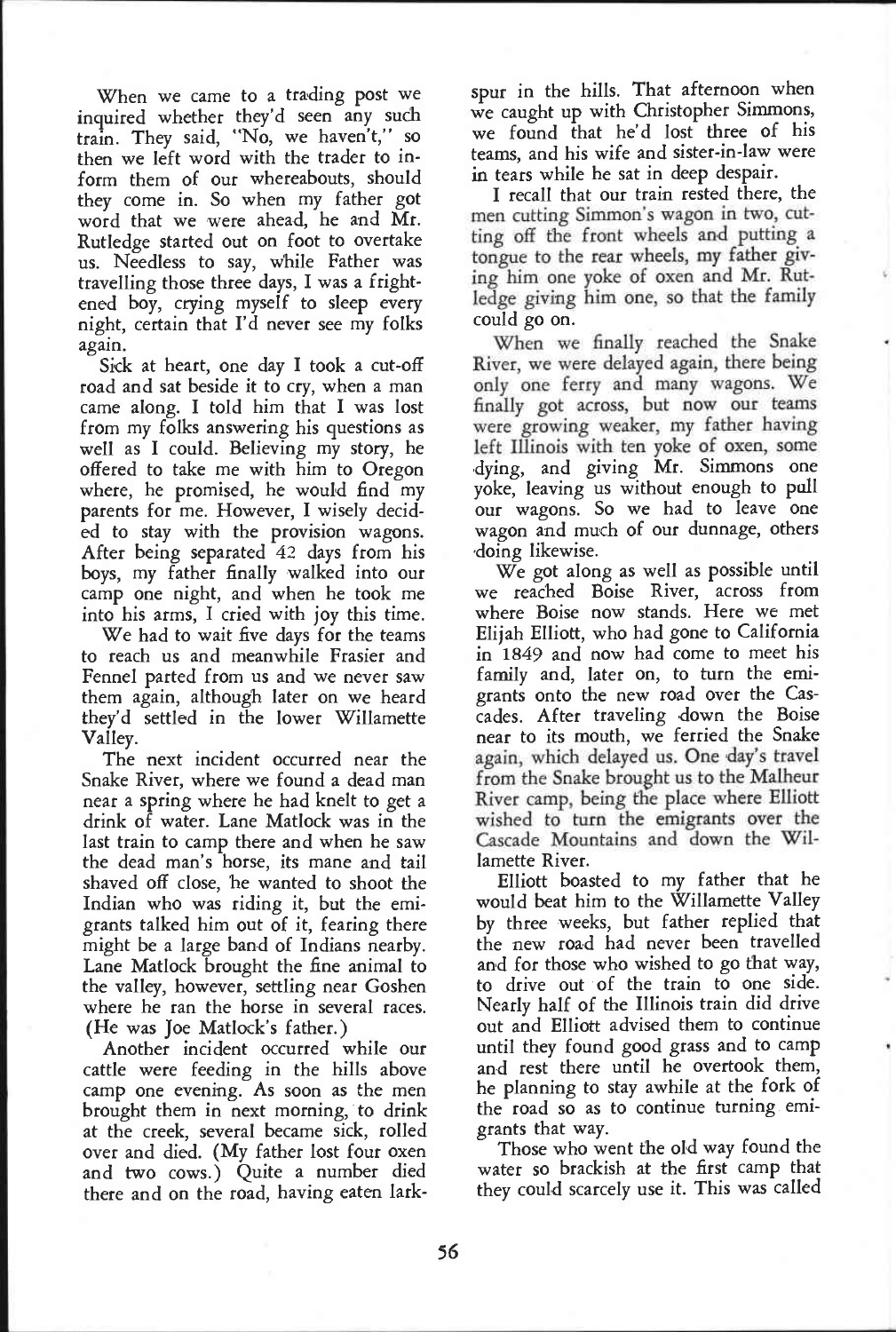the Tub Springs, there being several barrels sunk in the sand there. (Ten years later I found them still there.) Several days' travel brought us to Burnt River, where the road was very rocky, the canyon being so narrow that we had to cross the small stream often.

After we left the canyon, we came to Powder River-a beautiful stream, clear and cold. We found Grande Ronde Valley a fine country with hundreds of peaceable Indians there. After we climbed the Blue Mountains we found a dead man beside the road. While stopping there, another train overtook us, so the emigrants of both trains paused to bury the man.

Both trains traveled together and camped together until we reached Lee's encampment, in the night, turning the cattle loose to feed. Next morning not a cow was to be found, but on the third day my father found the stock back in the mountains about 20 miles from camp in a large log corral. Father tore the corral down, starting the cattle back to camp, but night overtook him, so he was compelled to make a dry camp without food. Next morning he found the cattle about three miles away. After he brought them to camp, they were double-guarded.

After we left the mountains the roads were good and we camped a day or so on Butter Creek, where there was a trading post and where flour sold for \$40.00 per sack of 50 lbs. Some had to pay the price or go hungry.

We reached the John Day River next evening, driving two more days without fresh water, depending on our filled cans of water. When we finally got within sight of water, our teams ran very fast, being famished. After a few days rest here we started again, reaching Fort Drum (The Dalles), where we shipped everything down the Columbia River, except the stock. The latter were driven down the pack trail to Cascade Locks, where they swam across to the north side. The women, children, ox yokes and log chains were taken down river by boats to Cascade Locks where they waited for the latter to a mill near Oregon City to be<br>the men. It was here where I celebrated made into flour. We had to eat hominy the men. It was here where I celebrated my eleventh birthday by falling into the river!

As soon as the men arrived, we went by tram car which was pulled by mules. Then we went by boat again to the mouth of the Sandy, where we waited until the men came with the cattle. After a long delay there, we hitched up and came to where East Portland now stands. At that time there were no buildings there of any kind. A friend of father's came across from the west side of the river and tried to influence father to take a donation claim of 320 acres, which was heavily timbered. But Father told him that he would not be able to make a living there. A few years later he was to regret this decision, for that land now lays in the heart of Portland!

When we got to Oregon City, Dr. Mc-Laughlin met us with several baskets of peaches. What a treat for tired, hungry emigrants! I recall that when we were near Salem a girl fell out of her wagon, breaking her arm, which was set by Dr. Hill. who settled at Albany.

We finally reached Rattlesnake Valley, now Trent, Oregon. Here we inquired whether Lige Elliott had got across the Cascades, and learned that no word of him had been received so far. (We camped at McCall's place, Elliott being his brother-in-law.) So the people got pack horses ready to go to meet Elliott, knowing they'd be short of provisions.

They met the first emigrants high up the Willamette River. These had been living off their starving cattle. After these were brought down, the rescuers went for more, until all were rescued. Our train had beat Elliott's in three weeks. They told us that the new road had never been made, just staked out with red flags tied to the stakes, which the Indians de-

lighted in pulling up! My father, failing to find vacant land, bought squatter's right for \$500.00 in cattle, the seller taking one yoke of oxen at \$200.00 and three cows at \$300.00. So then we only had one yoke of oxen and two cows left. We bought 5 bushels of potatoes and 30 bushels of wheat, taking the latter to a mill near Oregon City to be until Father got back two weeks later; but, we had all the venison we could eat.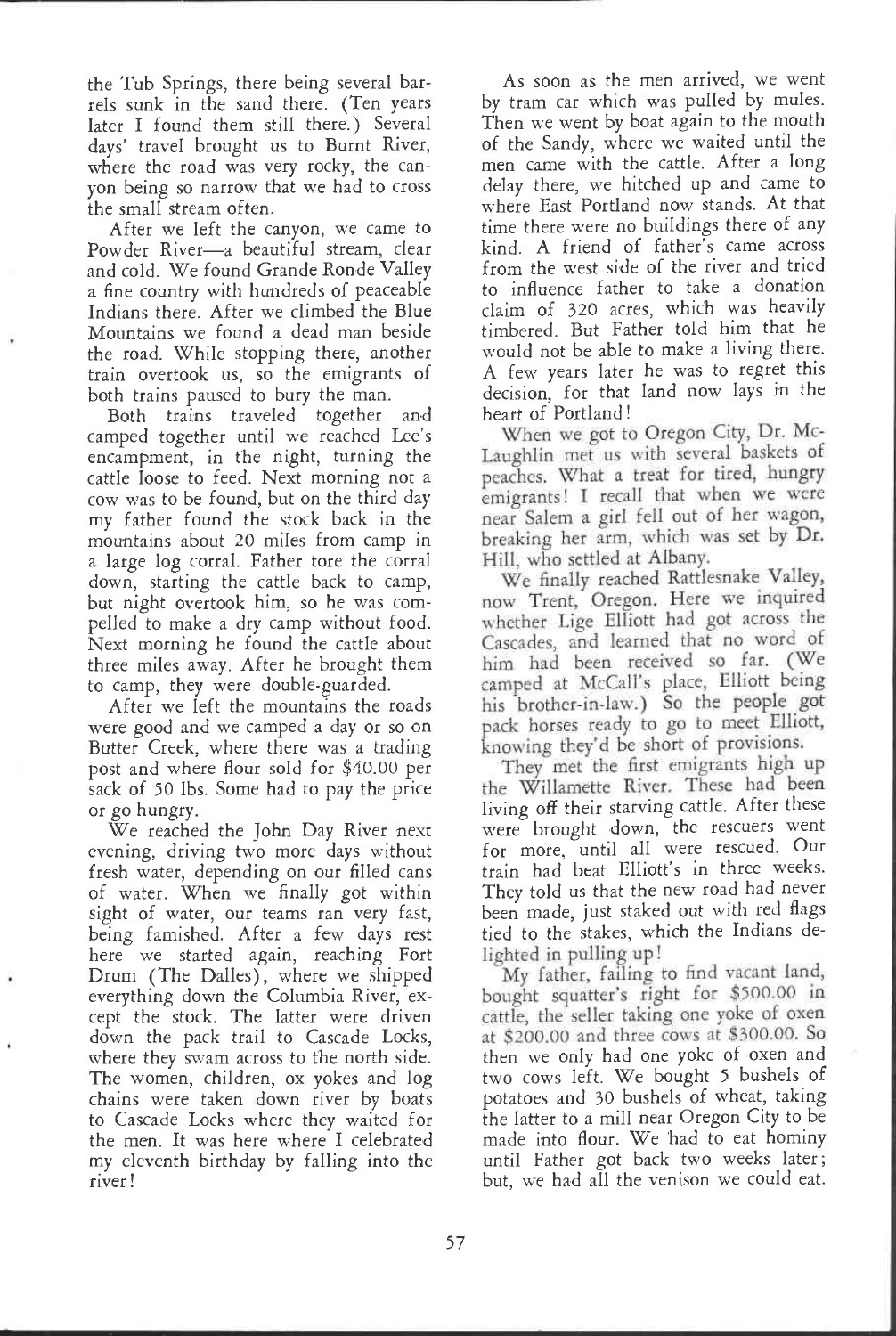and boughs. But that spring-March, 1854-we hitched up our stock and, with a borrowed team, ploughed several acres of land, planting it to wheat. This yielded 35 bushels per acre. The sow and shoats Father cut timber down all that winter to feed to the stock, they'd eat the moss that Father bought were fattened by spring, so we had pork then.

STOOPS GENEALOGY

WILLIAM STOOPS, b. between 1760- 65, probably in Penn. or Delaware. In census of Venango Co., Pa., 1800 and 1810. Moved to Nicholas Co., Ky., about 1813. He d. about 1825, leaving no will. He m. Mary Ann Brown (1st). They had 12 children.

and Mary Stoops, b. Oct. 7, 1796, Pa. He m. Eleanor Van Sickle (1st) b. May 6, 1795, d. Aug. 22, 1843. He d. July 4, 1874, Ipava. Ill. They were m. Apr. 28, 1814. They had 13 children. MICHAEL STOOPS, son of William

JOHN STOOPS, son of Michael and Eleanor, b. Dec. 9, 1818, Ohio. (1850) census. d. May 11, 1895. He m. (1st) She was b. Kentucky (1850 census). They had 3 children.

WILLIAM STOOPS, b. 1842, d. 1933. He m. (1st) Margaret Hansen. Had 2 children. He m. (2nd) Mary Jane Babb, who crossed the plains in same wagon train.

(John Stoops other two children by first wife: Malinda, b. July 27, 1847, d. 1924. m. David C. Mathews. And Julia Ann, b. 1849, d. 1869. He m. (2nd) Phoebe Parker, b, 1831, d. 1885. They had 8 children:

Sarah, b. 1854, d. 1876.

Selenia, b. Mar. 15, 1856, d. Mar. 1, 1937. m. Arthur Bringle (1st) Henderson Elliott (2nd).

Euretta, (m. Wm. Laird).

James A. b. 1859, d. 1917. m. Lizzie Monroe.

May, m. Chas. Wiltsee.

John Oscar, m. Rachel Monroe.

Lottie (Mrs. Monroe).

Martha (Mrs. James Keeney).

(John and Phoebe Parker Stoops reared her brother, Joseph Parker, whose son is Ellis R. Parker of Eugene. John and Phoebe settled at Dexter.)

### First Lane County Donation Land Claims

From photostats obtained by Leah C. Menefee, from the Oregon State Archives, Provisional Gov. records, Pages 81 & 82. The following land claims were filed on July 14, 1846, as soon as the famous "Four Horsemen" (first whites to settle in Lane Co.) could ride to Oregon City after staking their claims.

EUGENE F. SKINNER claims 640 acres of land in Polk\* County, situated as follows, To Wit: On the W. bank of the first principal. W. fork of the Willamette river at the head of Grand Prairie-beginning at a marked maple (18 in. diam.) on a rock bank at a bend of said W. fork, about 500 yds. E. of an oblong butte, and running 5. 122 rods to a shorn stake S. 70° E. 127 links from a W oak (24 in. diam.)—thence W. 426 rods to a maple stake—thence N. 366 rods to a marked maple (15 in. diam.) on the bank of said river—thence along (meridian) on the bank of said river—thence along the meanderings of the river to the

place of beginning which he intends holding by personal occupancy. The above claim was located 8th July 1846.

Dated July 14th 1846

Attested, Fred C. Prigg Recorder

ELIJAH BRISTOW claims 640 acres of land in Polk\* County, situated as follows, To Wit: In the forks of the Willamette river, about 3 miles S.W. of a Butte on the middle fork and  $2\frac{1}{2}$  miles S. of said middle fork, and beginning at a W oak stake on the W. side of a slough and running E. 320 rods to a W oak stake S.75° W. 195 links from a W oak  $(30 \text{ in } \text{diam.})$  --thence N. 320 rods to a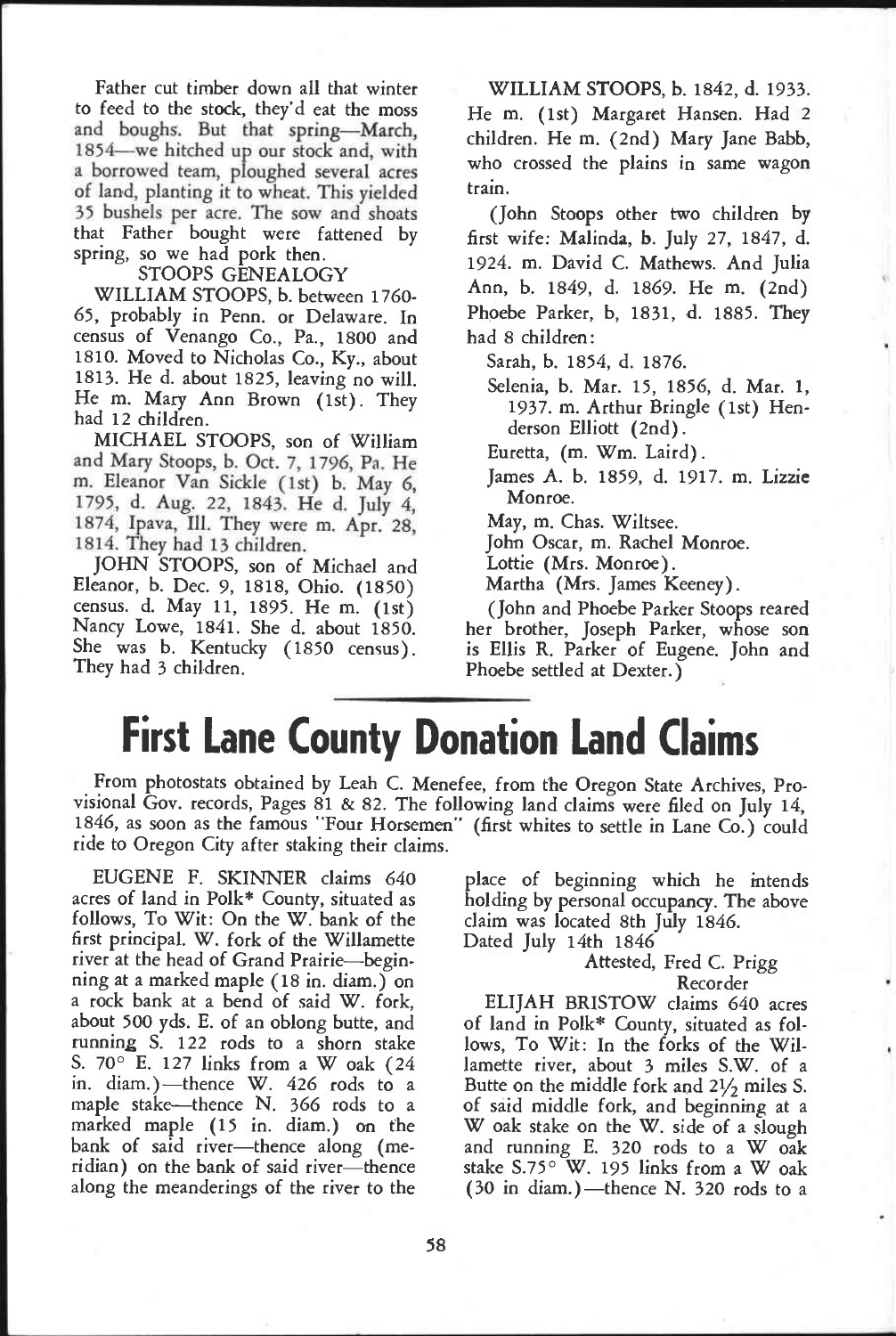W oak stake-thence W. 320 rods to a W oak stake S. 87° W. 52 links from a W oak 8 in. diam.---thence S. 320 rods to the place of beginning, which he intends holding, by personal occupancy.

Land claim was located 4th of July 1846. Dated July 14th 1846

#### Attested, Fred C. Prigg Recorder

WM. DOBSON claims 640 acres of land in Polk County\*, situated as follows: To Wit: In the forks of the Willamette, beginning at a willow stake 48 rods S. of Elijah Bristow's SW. corner, and running S. 320 rods to a marked fir tree thence E. 320 rods to a Fir stake S. 41 W. 13 links from a W Fir (18 in. diam.)  $-$ thence N. 320 rods to a Fir stake, 48 rods S. of E. Bristow's S.E. cornerthence W. 320 rods to the place of beginning, which he intends holding by personal occupancy. Said claim were located 6th day of July 1846.

Dated July 14th 1846.

#### Attested, Fred C. Prigg Recorder

FELIX SCOTT JUN\*\* claims 640 acres of land in Polk County\*, situated as follows, To Wit: In the forks of the Willamette river and beginning 20 rods W. of Elijah Bristow's W. line at an Ash Stake, and running W. 320 rods to a dog wood stake--thence N. 320 rods to a dog<br>wood stake--thence E. 320 rods to an Alder stake N. 58° E. 72 links from a W oak (24 in. diam.) Thence S. 320 rods to the place of beginning, which he intends to hold by personal occupancy.—Located 6th July 1846

Dated July 14th 1846.

Attested, Fred Prigg, Recorder MARION SCOTT claims 640 acres of land in Polk County\*, situated as follows: To Wit: On the E. side of Grand Prairie and about  $1\frac{1}{2}$  miles W. of the Willamette river, 4 miles above the first fork of said river, and beginning at a W oak tree (22 in.) and running W. 320 ash stake S. 231/2° E. 375 links from a W oak (24 in. diam.)—thence S. 320 rods to the place of beginning, which he in. tends holding by personal occupancy. rods to an ash stake-thence N. 320 rods to an ash stake-thence E. 320 rods to an

Said claim was located 9th day of July, 1846

Dated July 14th 1846.

#### Attested, Fred C. Prigg Recorder

claims in the present Lane County are listed as being in Polk County. When the provisional government of Oregon was organized in 1843, the land west of the Willamette river between the Co-\* It will be noted that these first land lumbia River on the north and the Mexican border on the south as all included in the Yambill District. In 1844 Polk County was created to include the south  $\frac{3}{4}$  of the original Yamhill. Thus these land claims lands situated in Polk County at the time they were filed with the Recorder of the Provisional Government at Oregon City. Incidentally, in the Oregon census of 1850 these settlers were listed as living in Benton County-explained as follows: Benton Co. was formed in Dec. 1847 from the south  $1/2$  of Polk County. Then under the Territorial Government, Lane Co. was created from parts of Benton and Linn counties (Jan. 28, 1851). Therefore up until 1844, the Lane Co. area was in Yamhill District, 1845 to 1847 in Polk Co., 1847 to 1851 in Benton Co. and after Dec. 28, 1851 in Lane Co.

up on the south bank of the McKenzie River opposite the mouth of the Mohawk, upon which he settled." The original claim entry is marked, canceled at the request of the claimant. \* \* Felix Scott, according to Walling's History of Lane County, "afterwards abandoned (this claim) and took one

join your LANE COUNTY PIONEER-HISTORICAL SOCIETY Annual dues, only Ruth Richardson, membership secretary 868 W. 10th Ave., Eugene 2.00